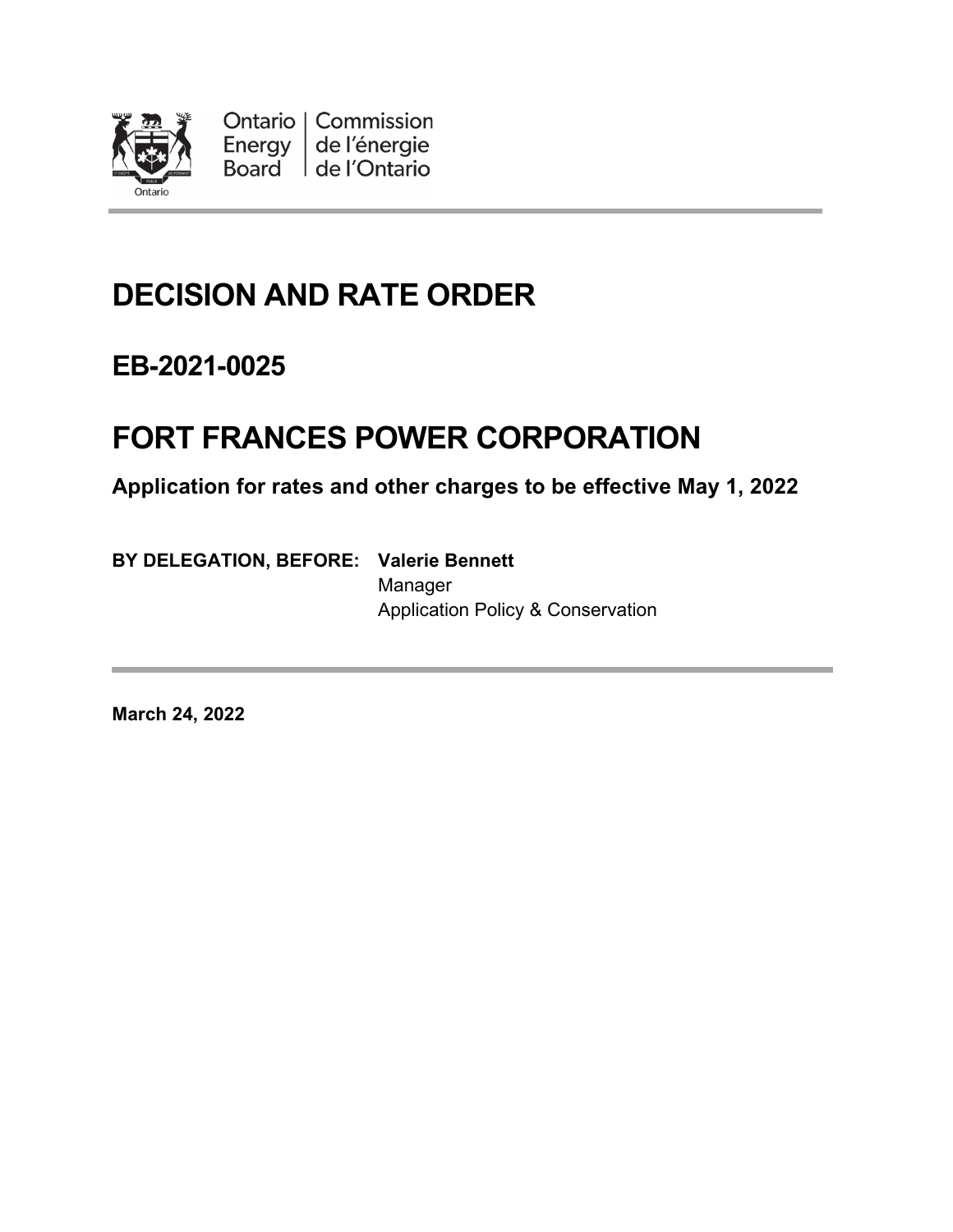## **1 OVERVIEW**

The Ontario Energy Board is approving changes to the rates that Fort Frances Power Corporation (Fort Frances Power) charges to distribute electricity to its customers, effective May 1, 2022.

As a result of this Decision, there will be a monthly total bill increase of \$1.96 for a residential customer consuming 750 kWh, effective May 1, 2022. This change does not factor in applicable taxes or the Ontario Electricity Rebate.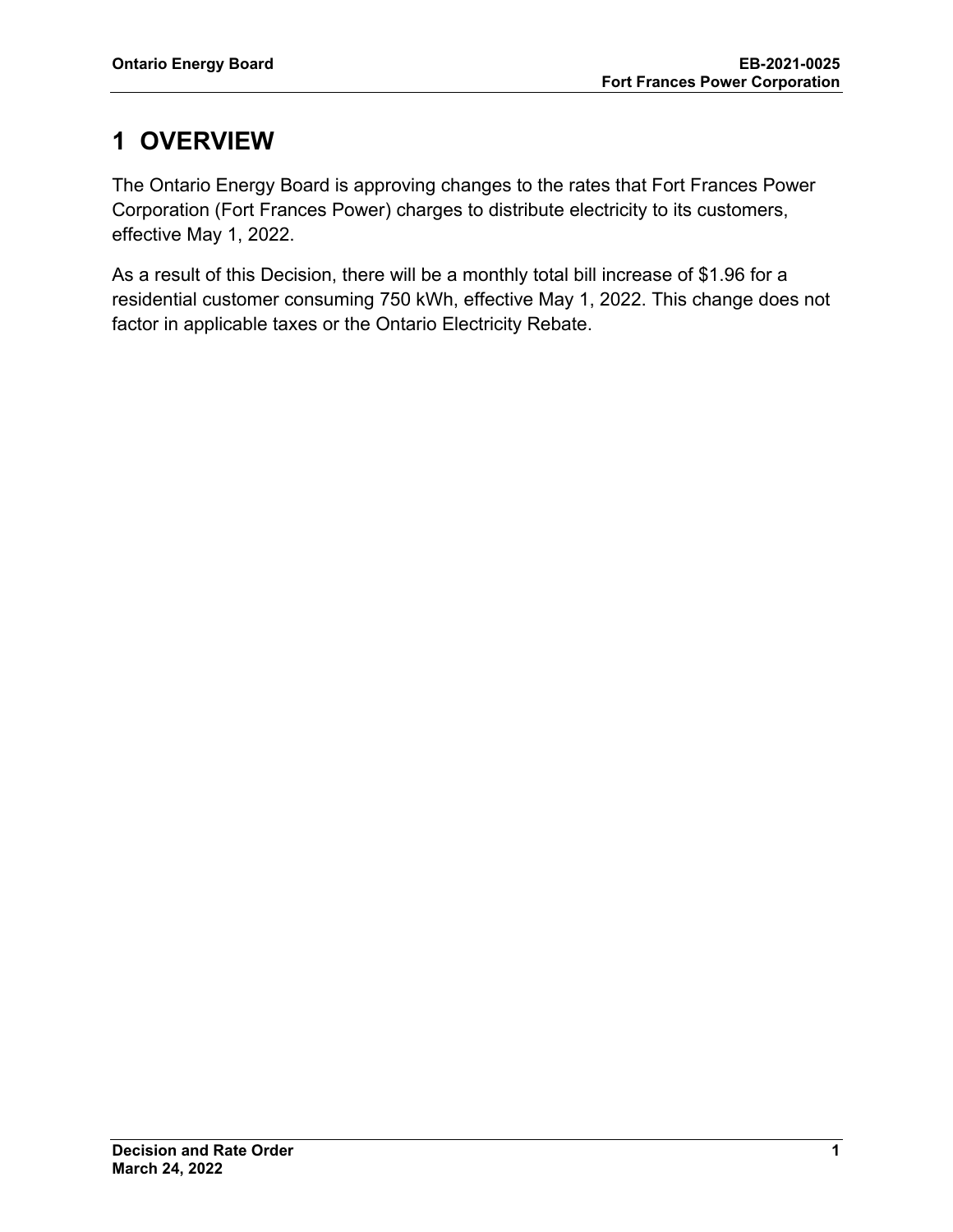## **2 CONTEXT AND PROCESS**

Fort Frances Power filed its application on October 8, 2021 under section 78 of the *Ontario Energy Board Act, 1998* and in accordance with Chapter 3 of the OEB's *Filing Requirements for Incentive Rate-Setting Applications*. The application was based on the Annual IR Index (Annual IR) option.

The Annual IR option is one of three incentive rate-setting mechanisms (IRM) approved by the OEB.<sup>1</sup> Under this methodology, existing rates are subject to an annual price cap adjustment. Distributors under the Annual IR are not required to periodically set base rates using a cost of service process, but they are required to apply the highest stretch factor in the price cap adjustment.

The OEB follows a standardized and streamlined process for hearing IRM applications filed under Annual IR. In each adjustment year of an Annual IR term, the OEB prepares a Rate Generator Model that includes, as a placeholder, information from the distributor's past proceedings and annual reporting requirements. A distributor will then review, complete, and include the model with its application, and may update the model during the proceeding to make any necessary corrections or to incorporate new ratesetting parameters as they become available.

Fort Frances Power serves approximately 3,800 mostly residential and commercial electricity customers in Town of Fort Frances.

The application was supported by pre-filed written evidence and a completed Rate Generator Model and as required during the proceeding, Fort Frances Power updated and clarified the evidence.

<sup>1</sup> Each of these options is explained in the OEB's *Handbook for Utility Rate Applications*.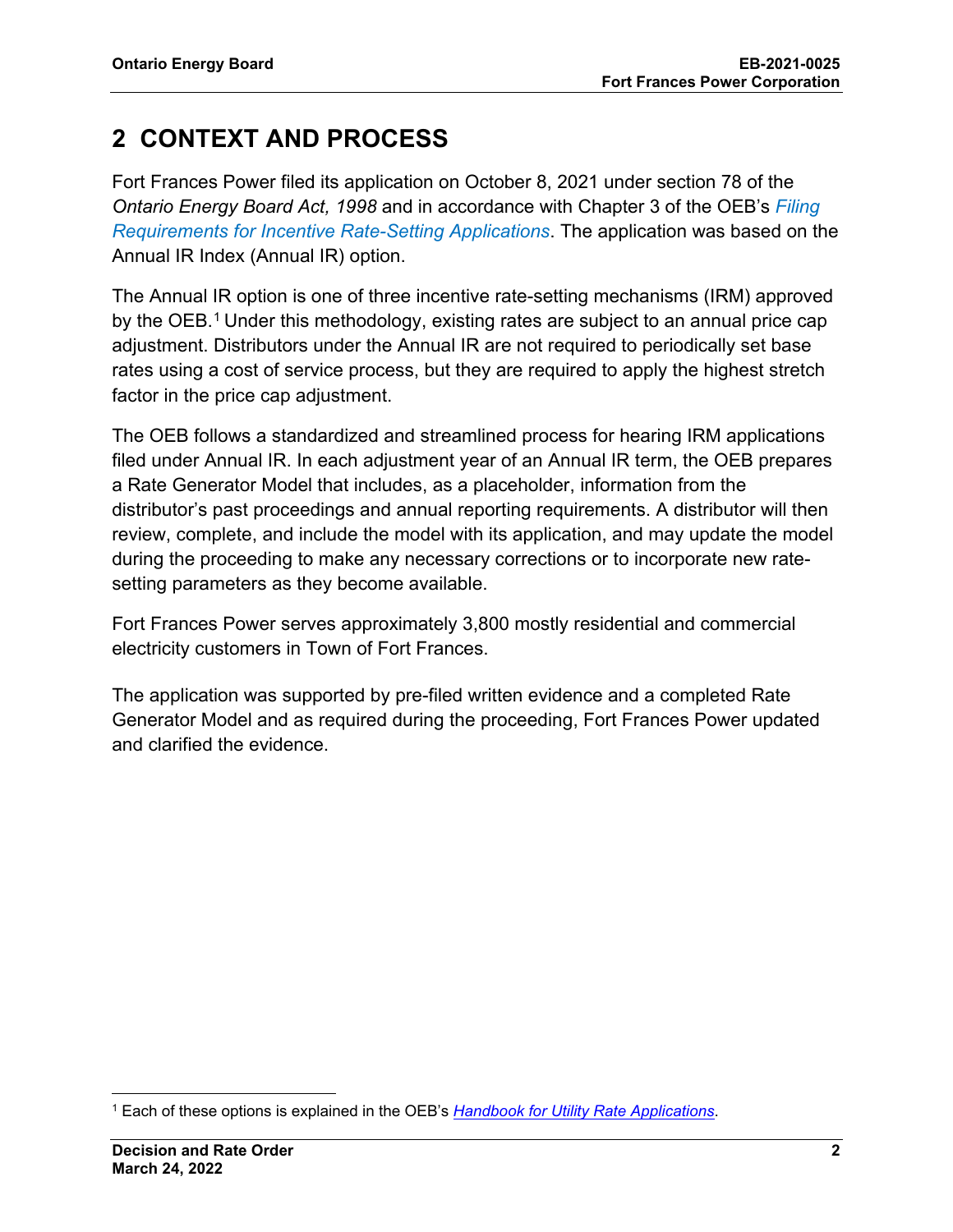## **3 DECISION OUTLINE**

Each of the following issues is addressed in this Decision, together with the OEB's findings.

- Annual Adjustment Mechanism
- Retail Transmission Service Rates
- Group 1 Deferral and Variance Accounts

Instructions for implementing Fort Frances Power's new rates and charges are set out in the final section of this Decision.

This Decision does not address rates and charges approved by the OEB in prior proceedings, such as specific service charges<sup>2</sup> and loss factors, which are out of scope of an IRM proceeding and for which no further approvals are required to continue to include them on the distributor's Tariff of Rates and Charges.

 $2$  Certain service charges are subject to annual adjustments to be determined by the OEB through a generic order. For example, the Decision and Order EB-2021-0301, issued November 25, 2021 established the adjustment for energy retailer service charges, effective January 1, 2022; and the Decision and Order EB-2021-0302, issued December 16, 2021, established the 2022 Wireline Pole Attachment Charge, effective January 1, 2022.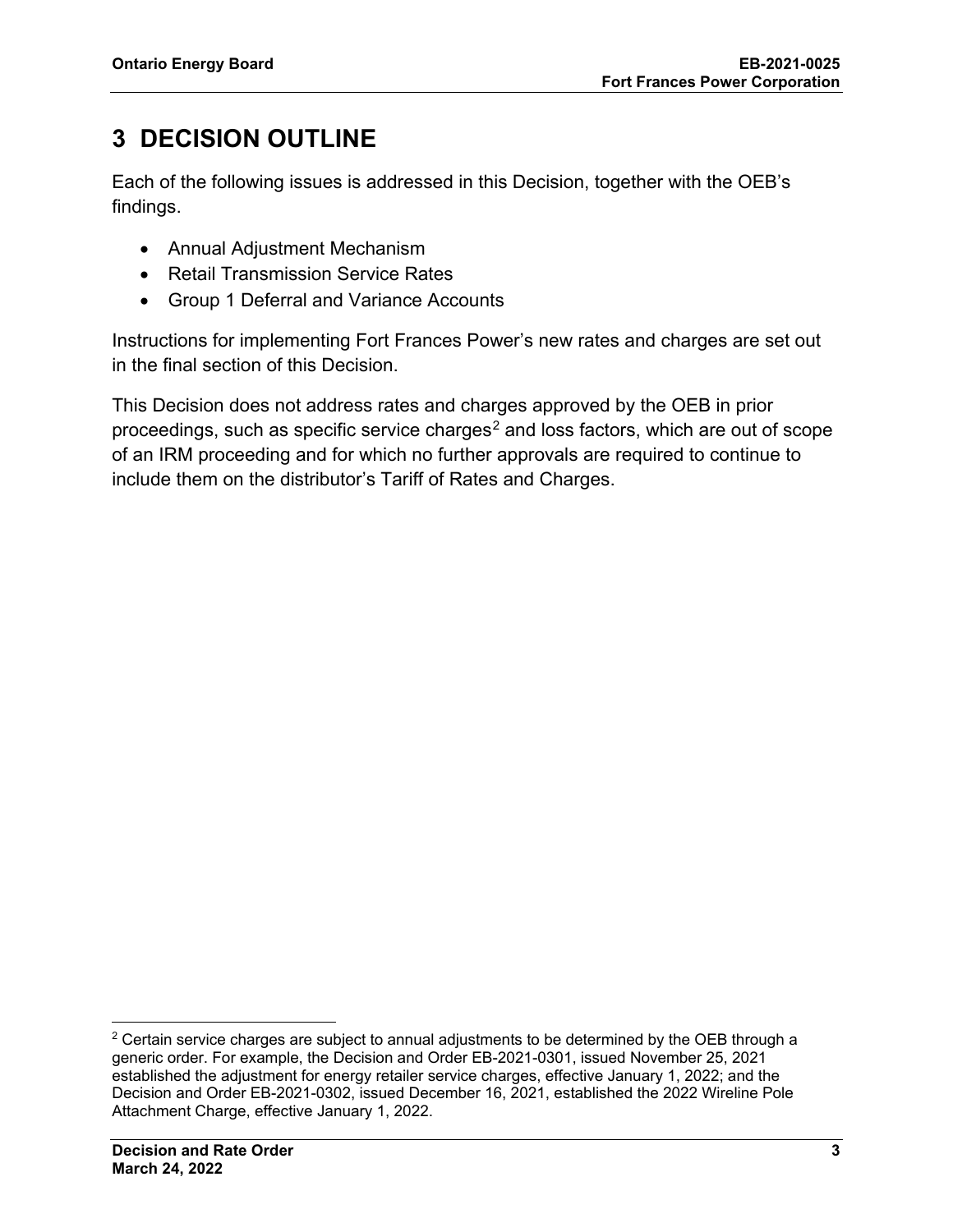## **4 ANNUAL ADJUSTMENT MECHANISM**

Fort Frances Power has applied to change its rates, effective May 1, 2022, based on a mechanistic rate adjustment using the OEB-approved **inflation minus X-factor** formula applicable to IRM applications. The adjustment applies to distribution rates (fixed and variable) uniformly across all customer classes.<sup>3</sup>

The components of the Annual IR adjustment formula applicable to Fort Frances Power are set out in the table below. Inserting these components into the formula results in a 2.70% increase to Fort Frances Power's rates: **2.70% = 3.30% - (0.00% + 0.60%)**.

|                               | <b>Components</b>                         | <b>Amount</b> |
|-------------------------------|-------------------------------------------|---------------|
| Inflation Factor <sup>4</sup> |                                           | 3.30%         |
| X-Factor                      | Productivity <sup>5</sup>                 | 0.00%         |
|                               | Stretch (0.00% to $0.60\%$ ) <sup>6</sup> | 0.60%         |

### **Table 4.1: Annual IR Adjustment Formula**

An inflation factor of 3.30% applies to all IRM applications for the 2022 rate year.

On August 6, 2021, the OEB issued a Notice on its own motion to initiate a proceeding to consider the inflation factor to be used to set rates for electricity transmitters and electricity and natural gas distributors for the year 2022. The OEB issued its Decision and Order on November 18, 2021, establishing the 2022 inflation factor.

The X-factor is the sum of the productivity factor and the stretch factor. It is a productivity offset that varies among different groupings of distributors. Subtracting the X-factor from inflation ensures that rates decline in real, constant-dollar terms, providing distributors with a tangible incentive to improve efficiency or else experience declining net income. The productivity component of the X-factor is based on industry conditions

<sup>&</sup>lt;sup>3</sup> The adjustment does not apply to the following components of delivery rates: rate riders, rate adders, low voltage service charges, retail transmission service rates, wholesale market service rate, smart metering entity charge, rural or remote electricity rate protection charge, standard supply service – administrative charge, transformation and primary metering allowances, loss factors, specific service charges, microFIT charge, and retail service charges.

<sup>4</sup> EB-2021-0212, Decision and Order, November 18, 2021

<sup>5</sup> Report of the Ontario Energy Board – "Rate Setting Parameters and Benchmarking under the Renewed Regulatory Framework for Ontario's Electricity Distributors", EB-2010-0379, December 4, 2013

<sup>6</sup> Report to the Ontario Energy Board – "Empirical Research in Support of Incentive Rate-Setting: 2020 Benchmarking Update", prepared by Pacific Economics Group LLC., August 2021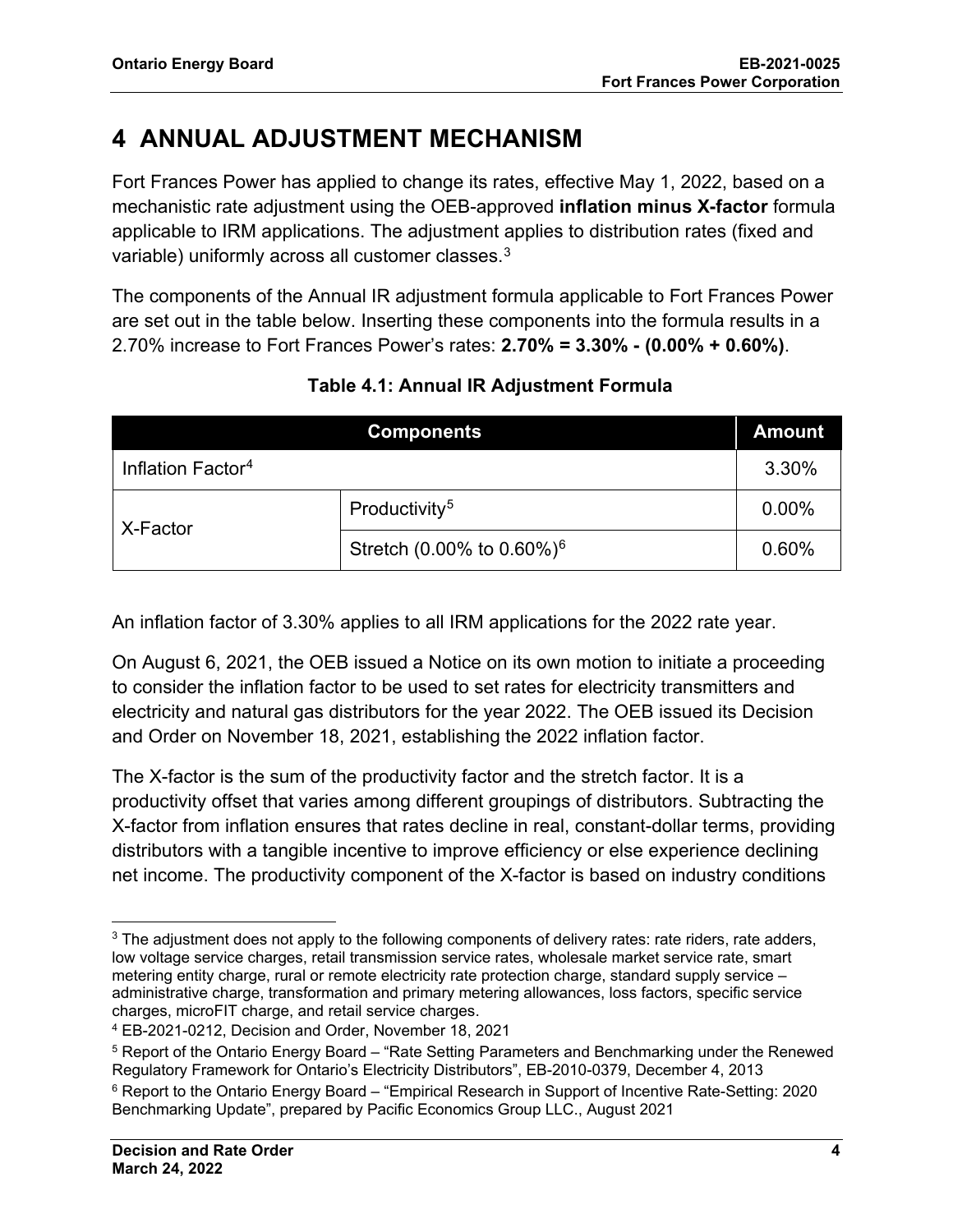over a historical study period and applies to all IRM applications for the 2022 rate year. The stretch factor component of the X-factor is distributor specific. The OEB has established five stretch factor groupings, ranging from 0.00% to 0.60%. The stretch factor assigned to any particular distributor is usually based on the distributor's total cost performance as benchmarked against other distributors in Ontario. However, as Fort Frances Power is filing its application under the Annual IR option, it is required to apply the highest stretch factor. Accordingly, the stretch factor assigned to Fort Frances Power is 0.60%, resulting in a rate adjustment of 2.70%.

### **Findings**

Fort Frances Power's request for a 2.70% rate adjustment is in accordance with the annually updated parameters set by the OEB. The adjustment is approved, and Fort Frances Power's new rates shall be effective May 1, 2022.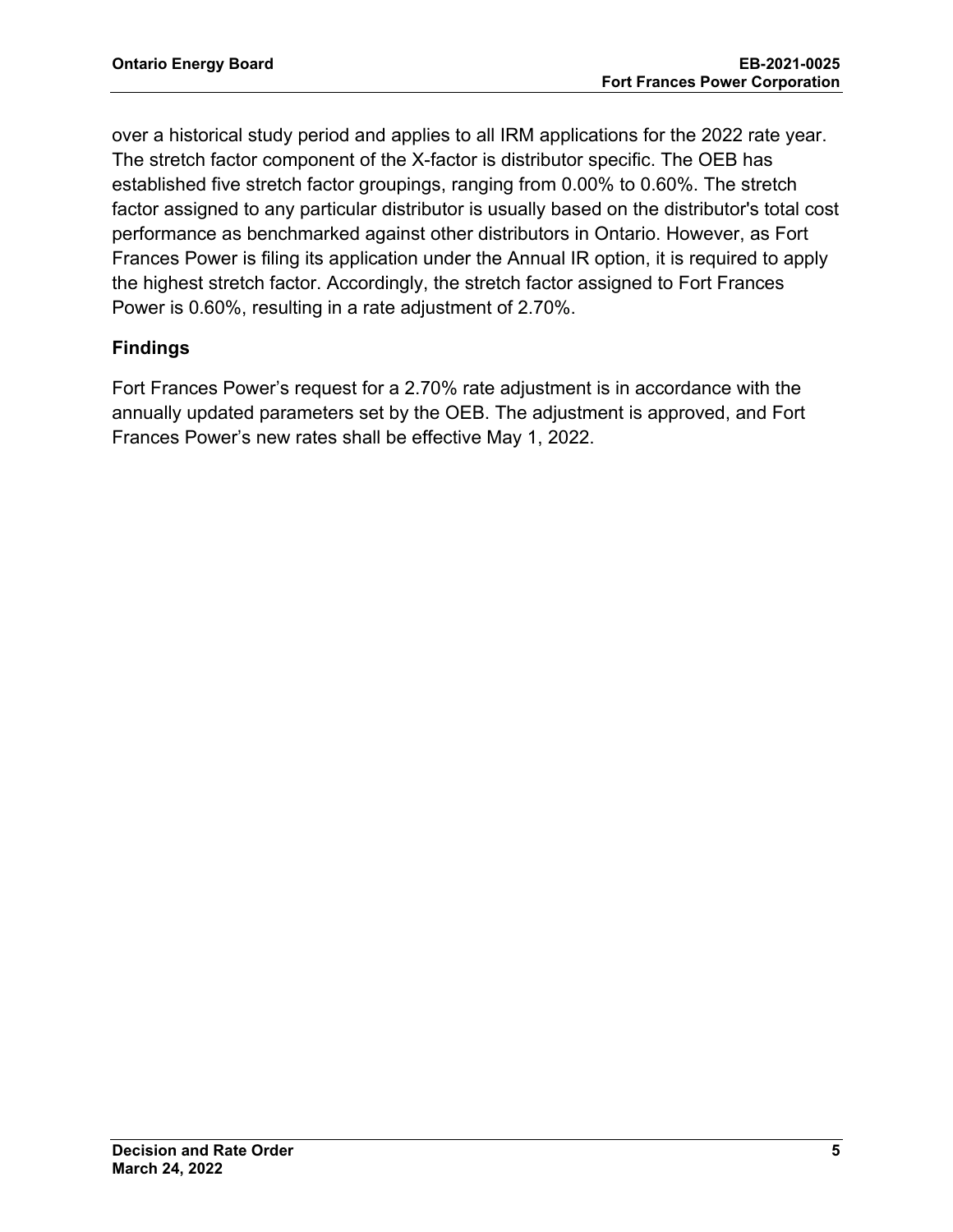## **5 RETAIL TRANSMISSION SERVICE RATES**

Fort Frances Power is transmission connected.

To recover its cost of transmission services, Fort Frances Power requests approval to adjust the retail transmission service rates (RTSRs) that it charges its customers in accordance with the Uniform Transmission Rates (UTRs) currently in effect.

### **Findings**

Fort Frances Power's proposed adjustment to its RTSRs is approved. The RTSRs were adjusted based on the current OEB-approved UTRs. $^7$ 

UTRs are typically approved annually by the OEB. In the event that new UTRs take effect during Fort Frances Power's 2022 rate year, any resulting differences (from the prior-approved UTRs) are to be captured in Retail Settlement Variance Accounts 1584 (Retail Transmission Network Charge) and 1586 (Retail Transmission Connection Charge).

<sup>7</sup> EB-2021-0276, Decision and Rate Order, December 16, 2021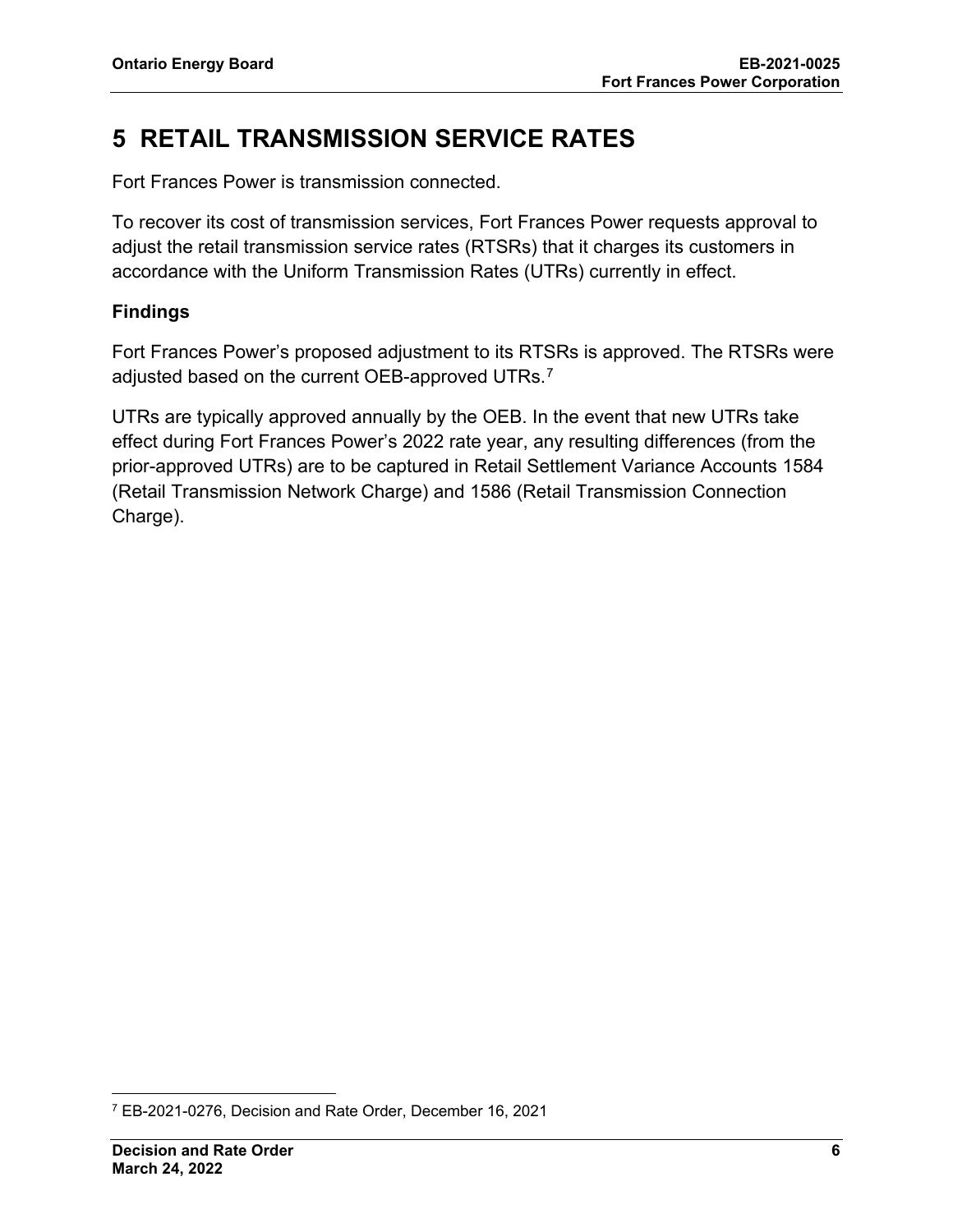## **6 GROUP 1 DEFERRAL AND VARIANCE ACCOUNTS**

In each year of an IRM term, the OEB will review a distributor's Group 1 deferral and variance accounts in order to determine whether those balances should be disposed. OEB policy states that Group 1 account balances should be disposed if they exceed, on a net basis (as a debit or credit), a pre-set disposition threshold of \$0.001 per kWh, unless a distributor justifies why balances should not be disposed.<sup>8</sup> If the net balance does not exceed the threshold, a distributor may still request disposition.

The 2020 year-end net balance for Fort Frances Power's Group 1 accounts eligible for disposition, including interest projected to April 30, 2022, is a debit of \$649,974, and pertains to variances accumulated during the 2020 calendar year. This amount represents a total debit claim of \$0.0092 per kWh, which exceeds the disposition threshold. Fort Frances Power has requested disposition of the Global Adjustment (GA) variance account, in the debit amount of \$694,122, over a two-year period, and the remaining Group 1 accounts, in the credit amount of \$44,147, over a one-year period. Fort Frances Power indicated that it is proposing to dispose the GA variance account over a two-year period to minimize the rate increase for the General Service 50 to 4,999 kW rate class  $9$ 

Included in the Group 1 accounts are certain variances related to costs that are paid for by a distributor's customers on different bases, depending on their classification. Namely, "Class A" customers, who participate in the Industrial Conservation Initiative, pay for GA charges based on their contribution to the five highest Ontario demand peaks over a 12-month period. "Class B" customers pay for GA charges based on their monthly consumption totals, either as a standalone charge or embedded in the Regulated Price Plan (RPP).<sup>10</sup> A similar mechanism applies to Class A and Class B customers for Capacity Based Recovery (CBR) charges.11 The balance in the GA variance account is attributable to non-RPP Class B customers and is disposed through a separate rate rider. The balance in the CBR Class B variance account is attributable to all Class B customers.

Fort Frances Power had no Class A customers during the period in which variances accumulated so it has applied to have the balance of the CBR Class B account

<sup>&</sup>lt;sup>8</sup> Report of the OEB – "Electricity Distributors' Deferral and Variance Account Review Initiative (EDDVAR)", EB-2008-0046, July 31, 2009

<sup>&</sup>lt;sup>9</sup> OEB Staff Question-6

 $10$  For additional details on the Global Adjustment charge, refer to the Independent Electricity System Operator (IESO)'s website.

 $11$  All Class B customers (RPP and non-RPP) pay the CBR as a separate charge based on their monthly consumption. For additional details on the CBR for Class A customers, refer to the IESO's website.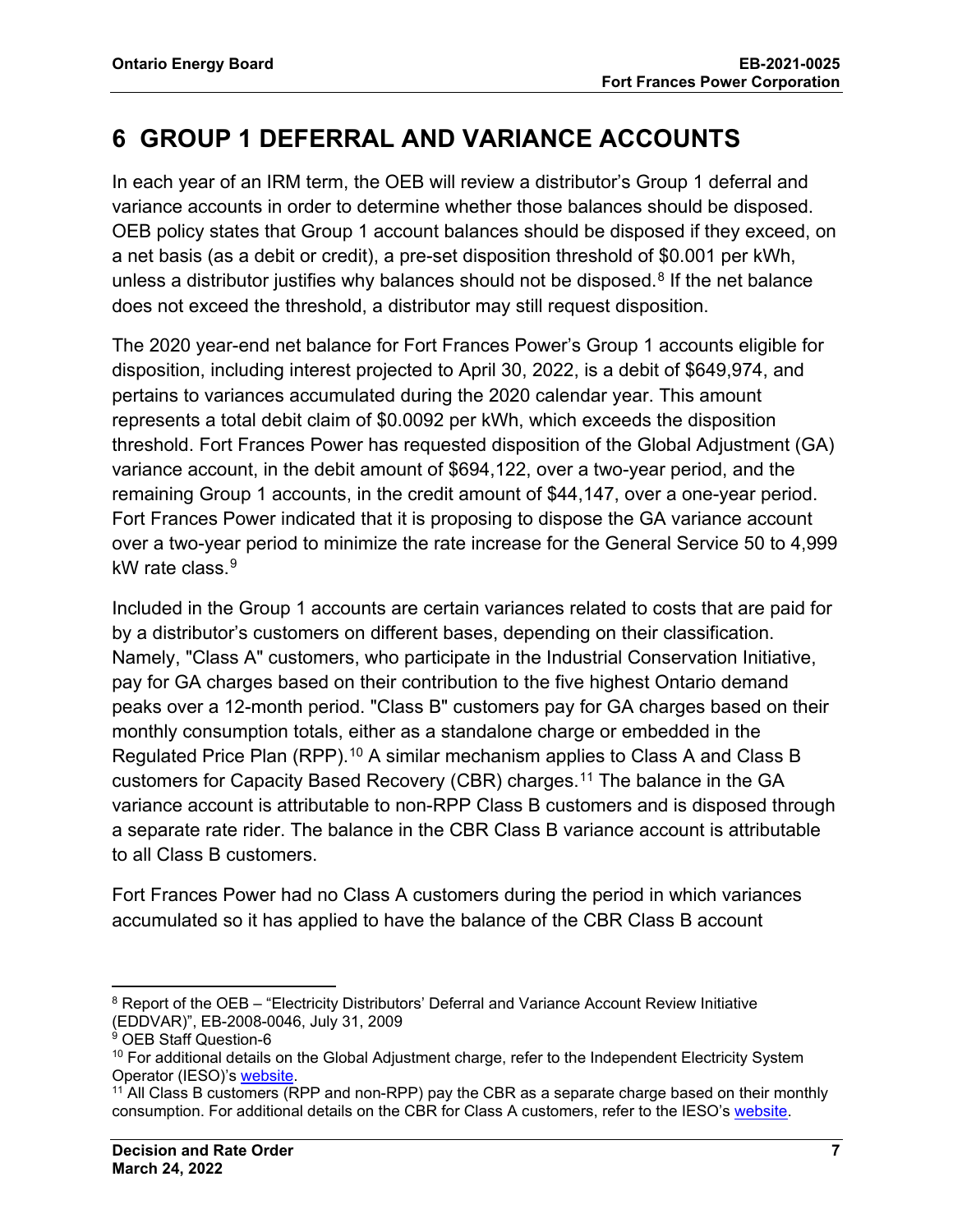disposed along with Account 1580 - Wholesale Market Service Charge through the general Deferral and Variance Account rate rider.

### **Findings**

The balances proposed for disposition reconcile with the amounts reported as part of the OEB's *Electricity Reporting and Record-Keeping Requirements.*

The OEB approves the disposition of a debit balance of \$649,974 as of December 31, 2020, including interest projected to April 30, 2022 for Group 1 accounts on an final basis.

Table 6.1 identifies the principal and interest amounts, which the OEB approves for disposition.

| <b>Account</b><br><b>Name</b>                          | <b>Account</b><br><b>Number</b> | <b>Principal</b><br>Balance (\$)<br>A | <b>Interest</b><br>Balance (\$)<br>B | <b>Total</b><br>Claim (\$)<br>$C = A + B$ |
|--------------------------------------------------------|---------------------------------|---------------------------------------|--------------------------------------|-------------------------------------------|
| <b>Smart Meter Entity Variance</b><br>Charge           | 1551                            | (\$62)                                | \$15                                 | (\$47)                                    |
| RSVA - Wholesale Market<br>Service Charge              | 1580                            | (\$33,188)                            | \$14                                 | (\$33,174)                                |
| Variance WMS - Sub-account<br><b>CBR Class B</b>       | 1580                            | (\$20,682)                            | (\$183)                              | (\$20,865)                                |
| RSVA - Retail Transmission<br>Network Charge           | 1584                            | \$13,852                              | \$152                                | \$14,004                                  |
| RSVA - Retail Transmission<br><b>Connection Charge</b> | 1586                            | (\$2,573)                             | (\$56)                               | (\$2,628)                                 |
| RSVA - Power                                           | 1588                            | (\$1,177)                             | (\$260)                              | (\$1,437)                                 |
| RSVA - Global Adjustment                               | 1589                            | \$685,260                             | \$8,862                              | \$694,122                                 |
| <b>Totals for Group 1 accounts</b>                     |                                 | \$641,430                             | \$8,544                              | \$649,974                                 |

### **Table 6.1: Group 1 Deferral and Variance Account Balances**

The balance of each of the Group 1 accounts approved for disposition shall be transferred to the applicable principal and interest carrying charge sub-accounts of Account 1595. Such transfer shall be pursuant to the requirements specified in the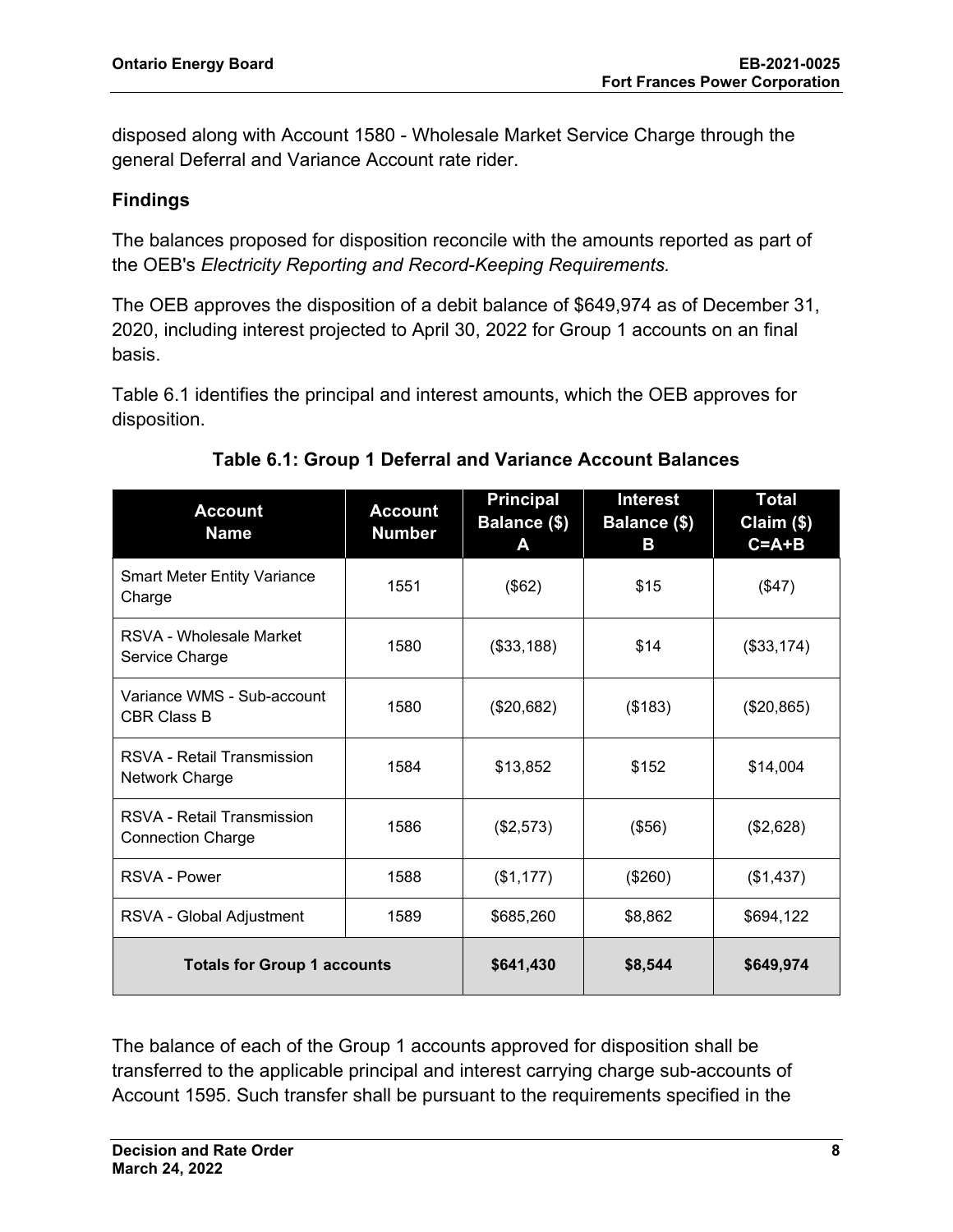*Accounting Procedures Handbook for Electricity Distributors.*<sup>12</sup> The date of the transfer must be the same as the effective date for the associated rates, which is generally the start of the rate year.

The OEB approves these balances to be disposed through final rate riders, charges, or payments, as calculated in the Rate Generator Model. The final rate riders, charges, and payments, as applicable, will be in effect over a two-year period from May 1, 2022 to April 30, 2024 for Account 1589 GA and a one-year period from May 1, 2022 to April 30, 2023 for all other accounts. $^{13}$ 

<sup>&</sup>lt;sup>12</sup> Article 220, Account Descriptions, Accounting Procedures Handbook for Electricity Distributors, effective January 1, 2012

<sup>13</sup> 2022 IRM Rate Generator Model Tab 6.1 GA, Tab 6.1a GA Allocation, Tab 6.2 CBR B, Tab 6.2a CBR B\_Allocation and Tab 7 Calculation of Def-Var RR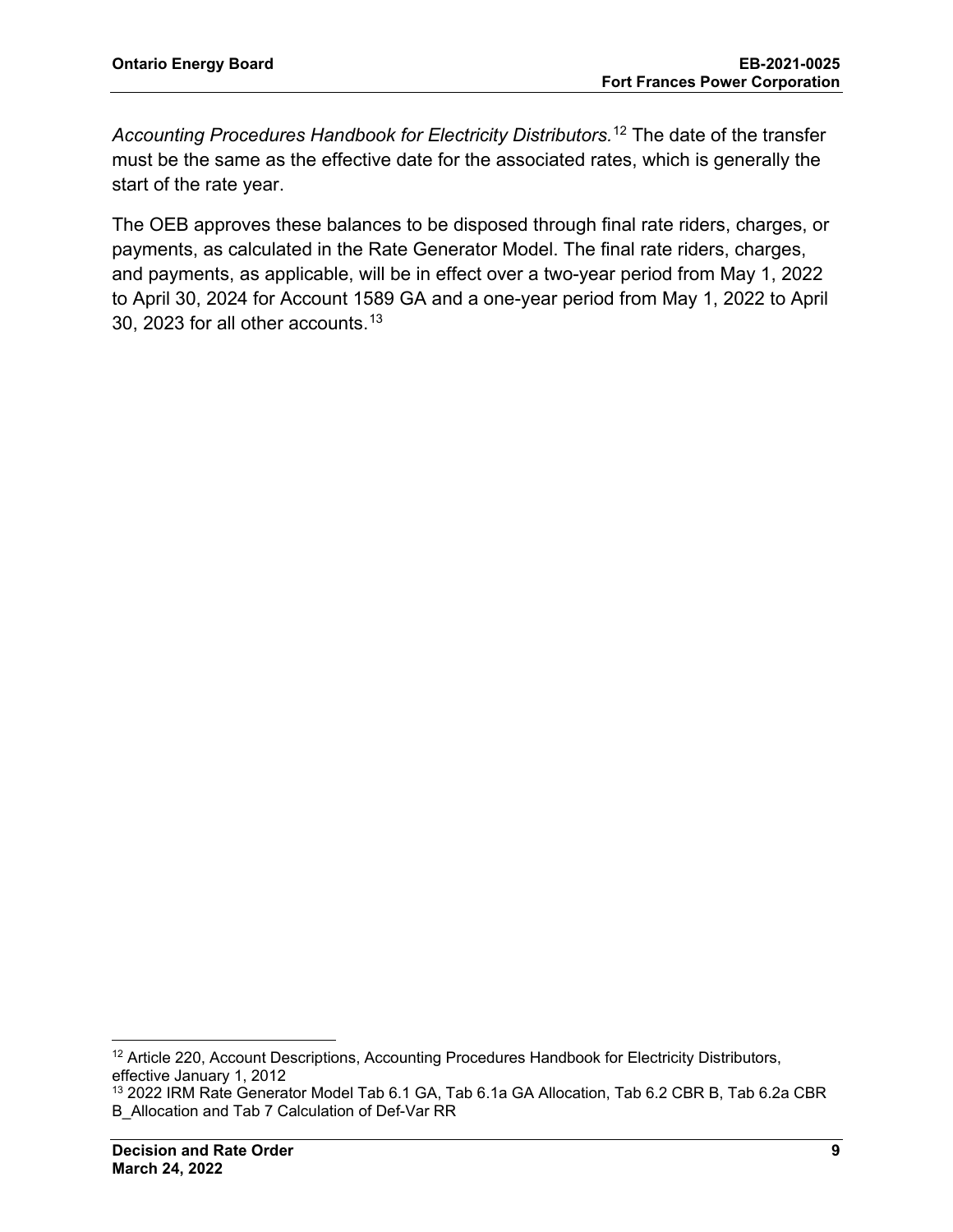## **7 IMPLEMENTATION**

This Decision is accompanied by a Rate Generator Model, applicable supporting models, and a Tariff of Rates and Charges (Schedule A). The Rate Generator Model also incorporates the rates set out in Table 7.1.

|  | <b>Table 7.1: Regulatory Charges</b> |
|--|--------------------------------------|
|  |                                      |

| Rate                                                             | per kWh  |
|------------------------------------------------------------------|----------|
| Rural or Remote Electricity Rate Protection (RRRP)               | \$0.0005 |
| Wholesale Market Service (WMS) billed to Class A and B Customers | \$0.0030 |
| Capacity Based Recovery (CBR) billed to Class B Customers        | \$0.0004 |

Each of these rates is a component of the "Regulatory Charge" on a customer's bill, established annually by the OEB through a separate, generic order. The RRRP, WMS and CBR rates were set by the OEB on December 16, 2021. 14

The Smart Metering Entity Charge is a component of the "Distribution Charge" on a customer's bill, established by the OEB through a separate order. The Smart Metering Entity Charge was set by the OEB on March 1, 2018.15

In the *Report of the Board: Review of Electricity Distribution Cost Allocation Policy*, <sup>16</sup> the OEB indicated that it will review the default province-wide microFIT charge annually to ensure it continues to reflect actual costs in accordance with the established methodology. On January 26, 2022, the OEB issued a letter advising electricity distributors that the microFIT charge shall remain at \$4.55 for the duration of the 2022 calendar year

<sup>15</sup> EB-2017-0290, Decision and Order, March 1, 2018

<sup>14</sup> EB-2021-0300, Decision and Order, December 16, 2021

<sup>&</sup>lt;sup>16</sup> EB-2010-0219, Report of the Board "Review of Electricity Distribution Cost Allocation Policy", March 31, 2011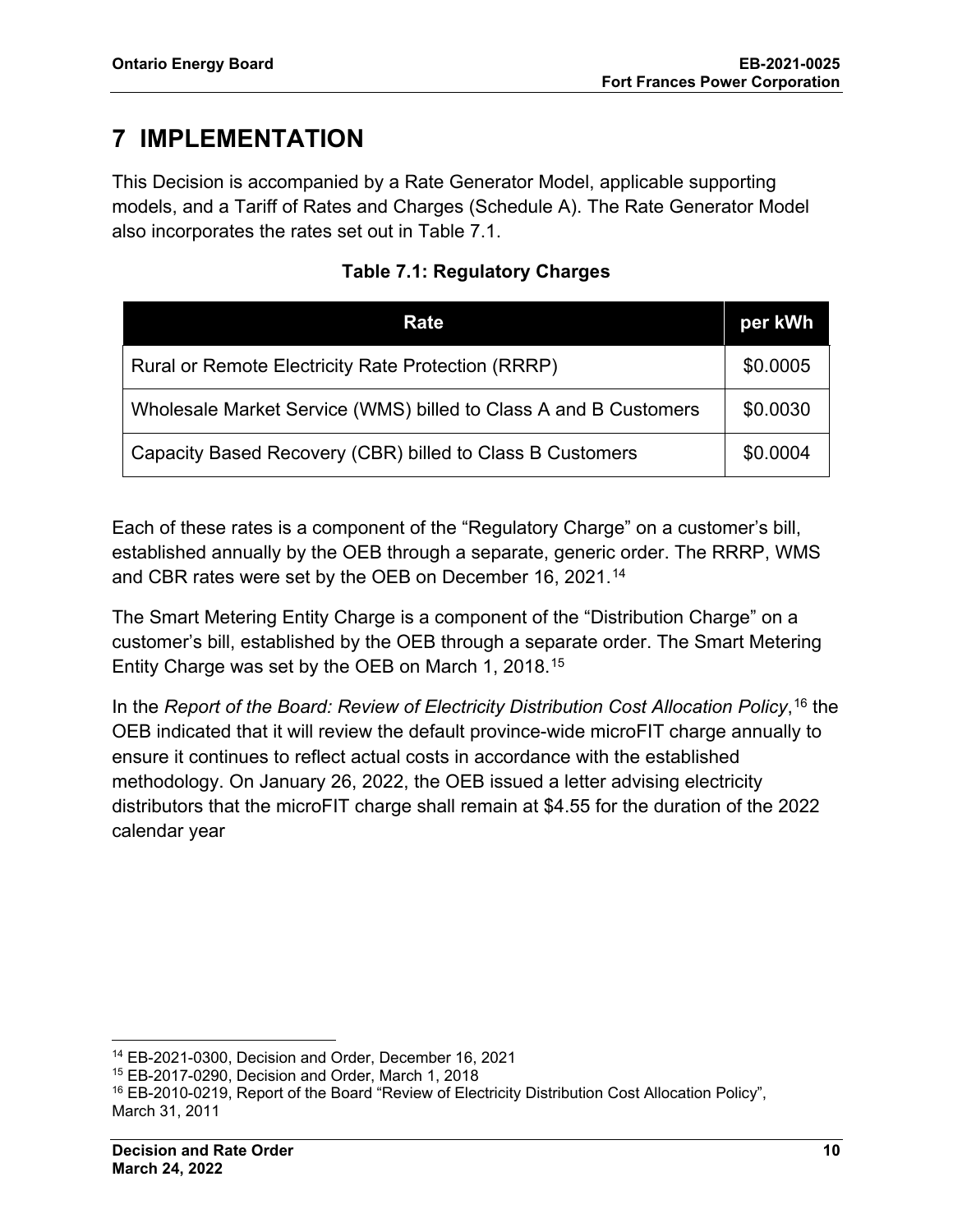## **8 ORDER**

### **THE ONTARIO ENERGY BOARD ORDERS THAT:**

1. The Tariff of Rates and Charges set out in Schedule A of this Decision and Rate Order is approved effective May 1, 2022 for electricity consumed or estimated to have been consumed on and after such date. Fort Frances Power Corporation shall notify its customers of the rate changes no later than the delivery of the first bill reflecting the new rates.

**DATED** at Toronto, March 24, 2022

### **ONTARIO ENERGY BOARD**

Nancy Marconi Digitally signed by Nancy Marconi Date: 2022.03.24 11:30:38 -04'00'

Nancy Marconi **Registrar**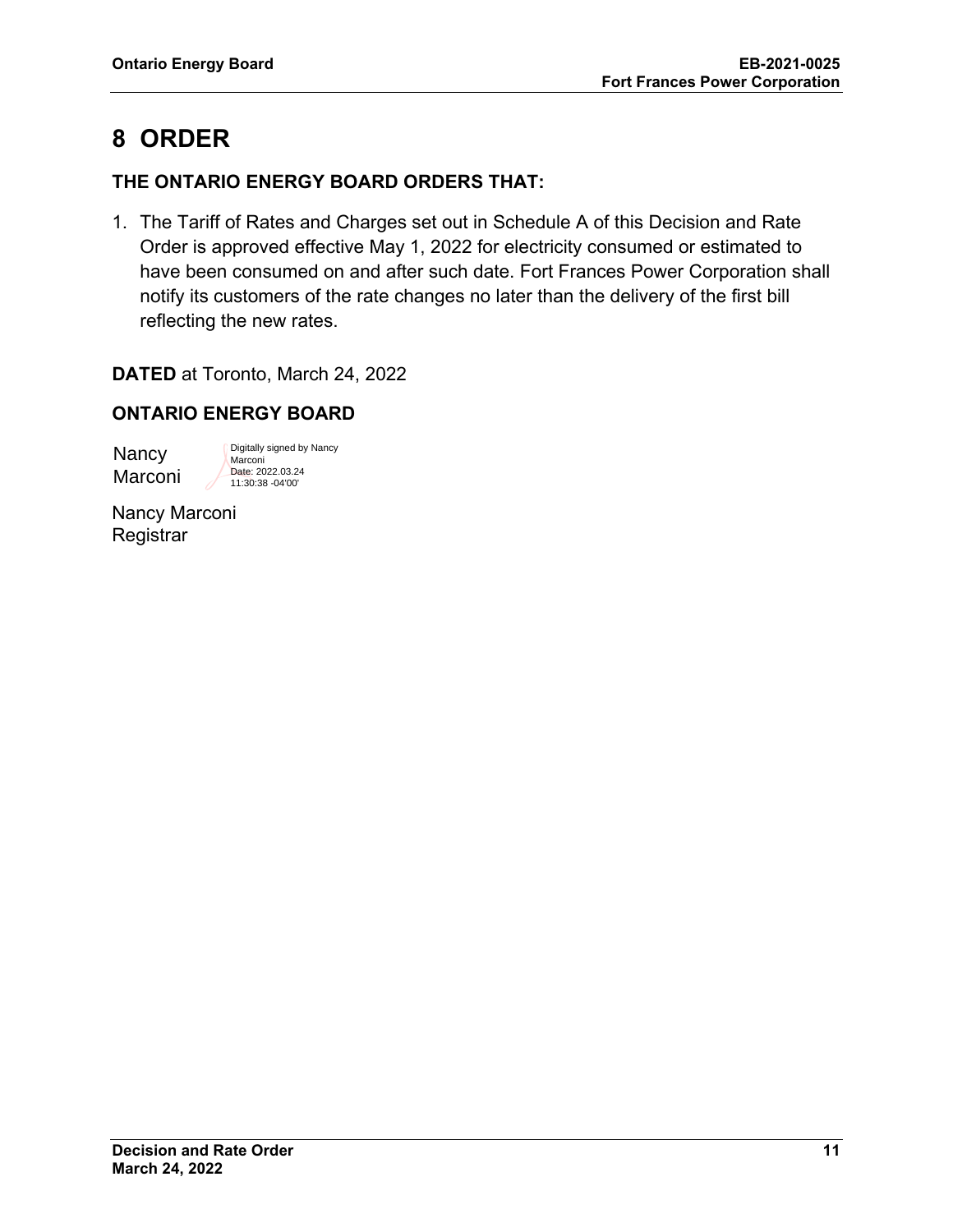**Schedule A To Decision and Rate Order Tariff of Rates and Charges OEB File No: EB-2021-0025 DATED: March 24, 2022**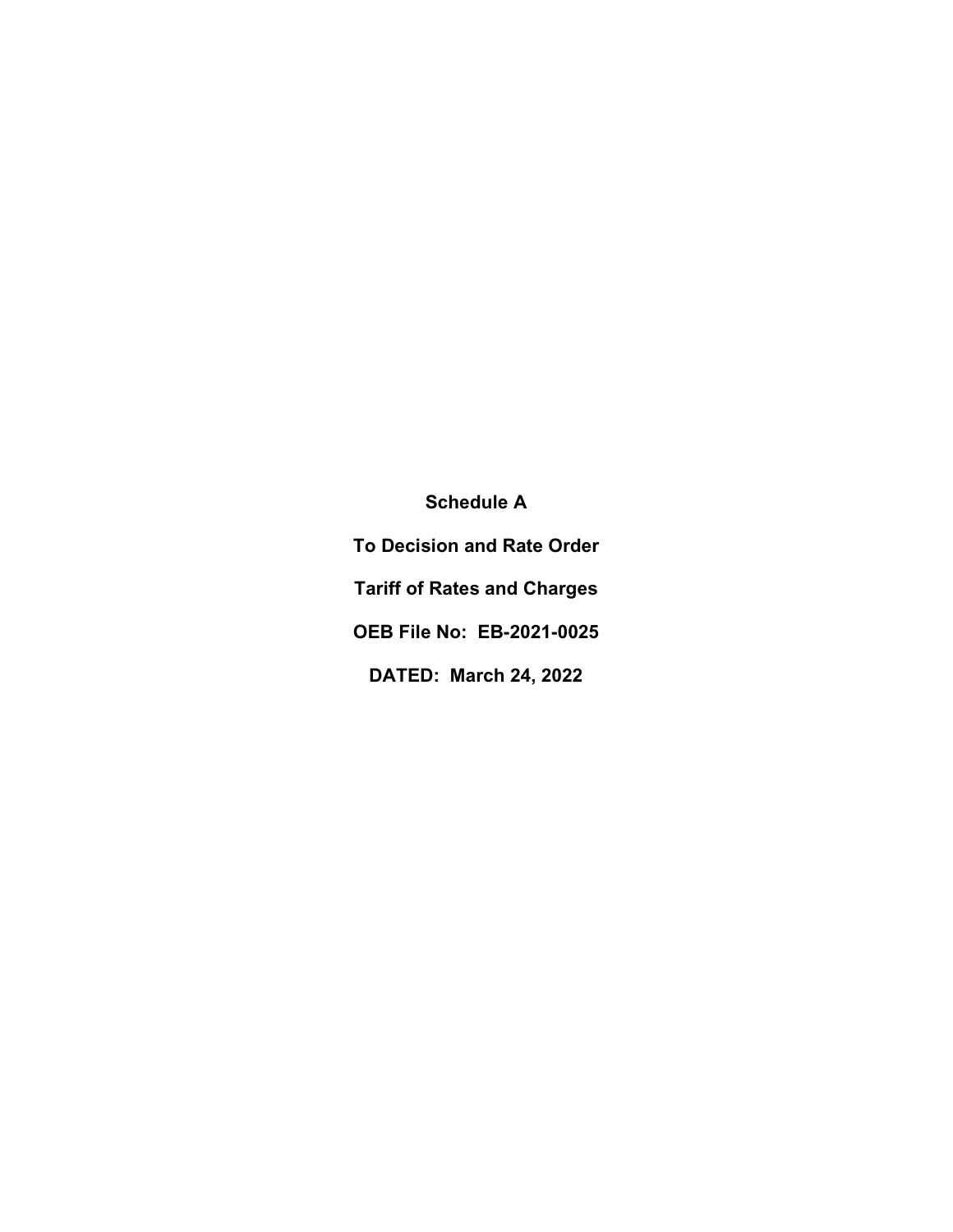**Effective and Implementation Date May 1, 2022 This schedule supersedes and replaces all previously** 

**approved schedules of Rates, Charges and Loss Factors** 

**EB-2021-0025** 

### **RESIDENTIAL SERVICE CLASSIFICATION**

This section governs all services intended to supply electrical energy to buildings or sections of building devoted to living quarters such as houses, living accommodations at the rear of stores, self-contained and individually metered suites. These services are commonly referred to as Residential or Domestic Services. Class B consumers are defined in accordance with O. Reg. 429/04. Further servicing details are available in the distributor's Conditions of Service.

#### **APPLICATION**

The application of these rates and charges shall be in accordance with the Licence of the Distributor and any Code or Order of Ontario Energy Board, and amendments thereto as approved by Ontario Energy Board, which may be applicable to the administration of this schedule.

No rates and charges for the distribution of electricity and charges to meet the costs of any work or service done or furnished for the purpose of the distribution of electricity shall be made except as permitted by this schedule, unless required by the Distributor's Licence or a Code or Order of Ontario Energy Board, and amendments thereto as approved by Ontario Energy Board, or as specified herein.

Unless specifically noted, this schedule does not contain any charges for the electricity commodity, be it under the Regulated Price Plan, a contract with a retailer or the wholesale price, as applicable. In addition, the charges in the MONTHLY RATES AND CHARGES - Regulatory Component of this schedule do not apply to a customer that is an embedded wholesale market participant.

It should be noted that this schedule does not list any charges, assessments, or credits that are required by law to be invoiced by a distributor and that are not subject to Ontario Energy Board approval, such as the Global Adjustment and the HST.

#### **MONTHLY RATES AND CHARGES - Delivery Component**

| Service Charge                                                                                   |        | 36.01    |  |
|--------------------------------------------------------------------------------------------------|--------|----------|--|
| Smart Metering Entity Charge - effective until December 31, 2022                                 |        | 0.57     |  |
| Rate Rider for Disposition of Global Adjustment Account (2022) - effective until April 30, 2024  |        |          |  |
| Applicable only for Non-RPP Customers                                                            | \$/kWh | 0.0217   |  |
| Rate Rider for Disposition of Deferral/Variance Accounts (2022) - effective until April 30, 2023 | \$/kWh | (0.0006) |  |
| Retail Transmission Rate - Network Service Rate                                                  | \$/kWh | 0.0092   |  |
| Retail Transmission Rate - Line and Transformation Connection Service Rate                       | \$/kWh | 0.0018   |  |
|                                                                                                  |        |          |  |

#### **MONTHLY RATES AND CHARGES - Regulatory Component**

| Wholesale Market Service Rate (WMS) - not including CBR          | \$/kWh | 0.0030 |
|------------------------------------------------------------------|--------|--------|
| Capacity Based Recovery (CBR) - Applicable for Class B Customers | \$/kWh | 0.0004 |
| Rural or Remote Electricity Rate Protection Charge (RRRP)        | \$/kWh | 0.0005 |
| Standard Supply Service - Administrative Charge (if applicable)  |        | 0.25   |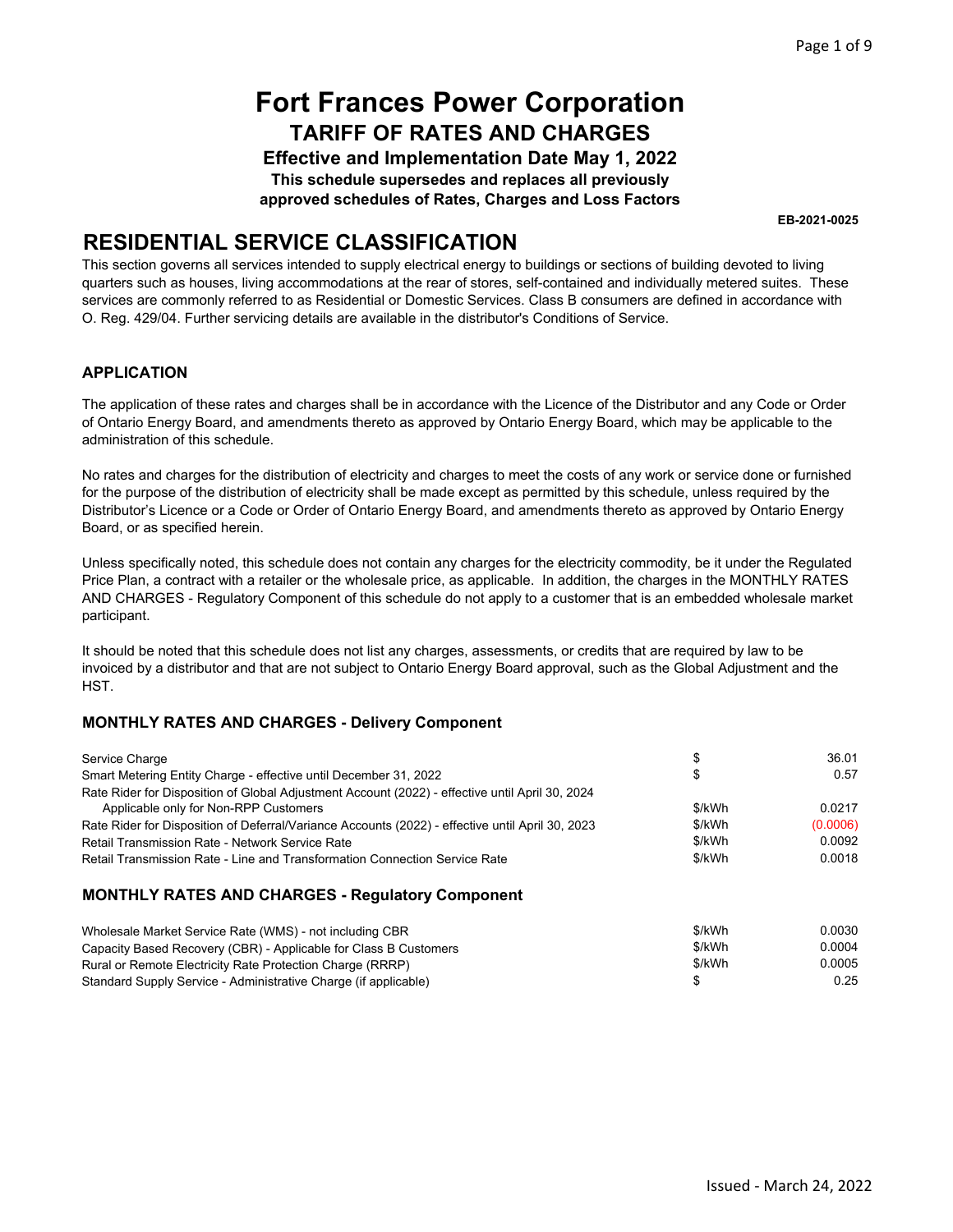**Effective and Implementation Date May 1, 2022** 

**This schedule supersedes and replaces all previously** 

**approved schedules of Rates, Charges and Loss Factors** 

**EB-2021-0025** 

### **GENERAL SERVICE LESS THAN 50 KW SERVICE CLASSIFICATION**

This section governs small commercial services and includes small stores, small service stations, restaurants, churches, small offices and other establishments with similar loads and whose monthly average peak demand is less than, or forecasted to be less than, 50 kW. Class B consumers are defined in accordance with O. Reg. 429/04. Further servicing details are available in the distributor's Conditions of Services.

#### **APPLICATION**

The application of these rates and charges shall be in accordance with the Licence of the Distributor and any Code or Order of Ontario Energy Board, and amendments thereto as approved by Ontario Energy Board, which may be applicable to the administration of this schedule.

No rates and charges for the distribution of electricity and charges to meet the costs of any work or service done or furnished for the purpose of the distribution of electricity shall be made except as permitted by this schedule, unless required by the Distributor's Licence or a Code or Order of Ontario Energy Board, and amendments thereto as approved by Ontario Energy Board, or as specified herein.

Unless specifically noted, this schedule does not contain any charges for the electricity commodity, be it under the Regulated Price Plan, a contract with a retailer or the wholesale price, as applicable. In addition, the charges in the MONTHLY RATES AND CHARGES - Regulatory Component of this schedule do not apply to a customer that is an embedded wholesale market participant.

It should be noted that this schedule does not list any charges, assessments, or credits that are required by law to be invoiced by a distributor and that are not subject to Ontario Energy Board approval, such as the Global Adjustment and the HST.

#### **MONTHLY RATES AND CHARGES - Delivery Component**

| Service Charge                                                                                   | \$     | 48.96    |  |
|--------------------------------------------------------------------------------------------------|--------|----------|--|
| Smart Metering Entity Charge - effective until December 31, 2022                                 | จ      | 0.57     |  |
| Distribution Volumetric Rate                                                                     | \$/kWh | 0.0112   |  |
| Rate Rider for Disposition of Global Adjustment Account (2022) - effective until April 30, 2024  |        |          |  |
| Applicable only for Non-RPP Customers                                                            | \$/kWh | 0.0217   |  |
| Rate Rider for Disposition of Deferral/Variance Accounts (2022) - effective until April 30, 2023 | \$/kWh | (0.0006) |  |
| Retail Transmission Rate - Network Service Rate                                                  | \$/kWh | 0.0083   |  |
| Retail Transmission Rate - Line and Transformation Connection Service Rate                       | \$/kWh | 0.0016   |  |
|                                                                                                  |        |          |  |

#### **MONTHLY RATES AND CHARGES - Regulatory Component**

| Wholesale Market Service Rate (WMS) - not including CBR          | \$/kWh | 0.0030 |
|------------------------------------------------------------------|--------|--------|
| Capacity Based Recovery (CBR) - Applicable for Class B Customers | \$/kWh | 0.0004 |
| Rural or Remote Electricity Rate Protection Charge (RRRP)        | \$/kWh | 0.0005 |
| Standard Supply Service - Administrative Charge (if applicable)  |        | 0.25   |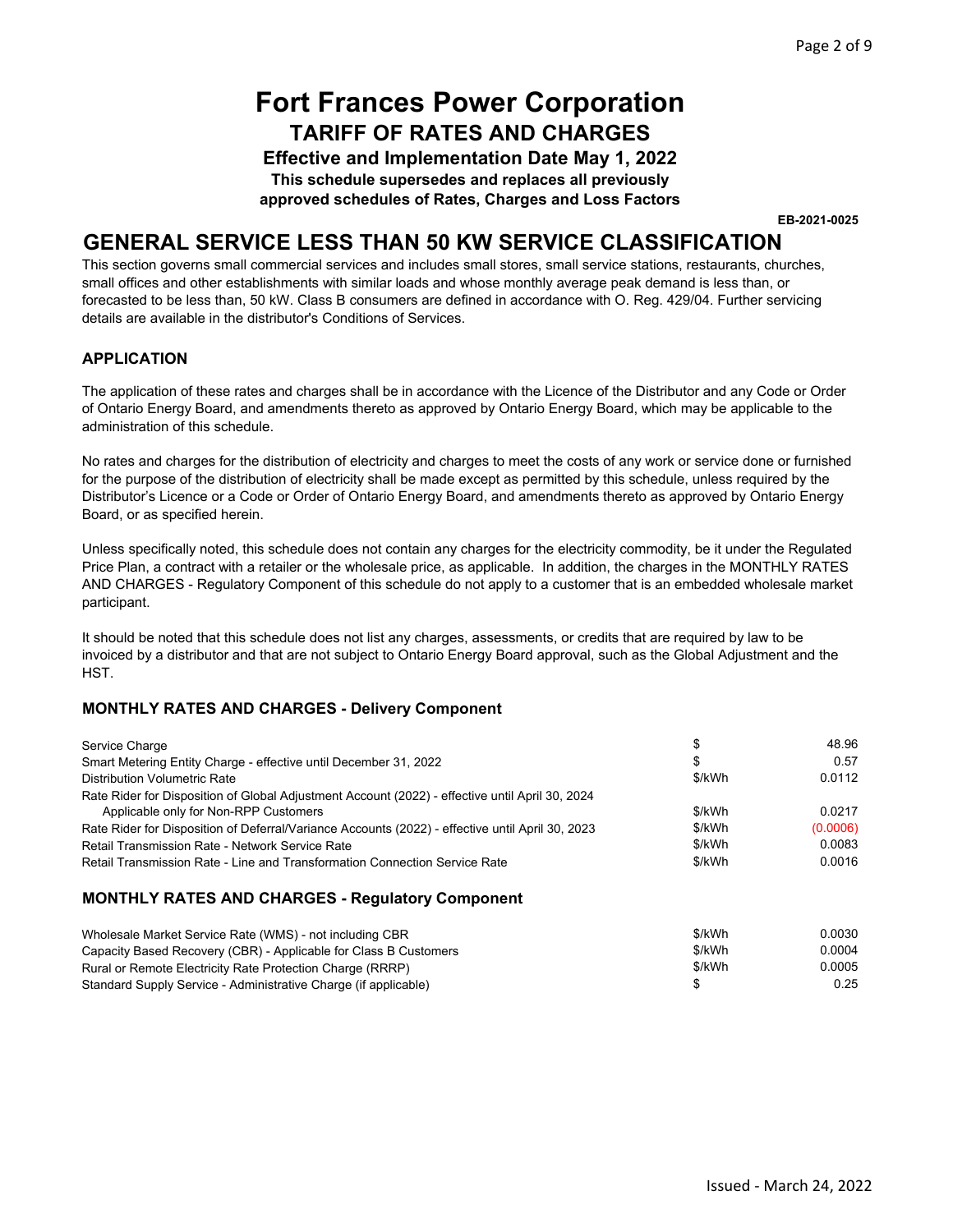**Effective and Implementation Date May 1, 2022 This schedule supersedes and replaces all previously** 

**approved schedules of Rates, Charges and Loss Factors** 

**EB-2021-0025** 

### **GENERAL SERVICE 50 TO 4,999 KW SERVICE CLASSIFICATION**

This type of service will normally be applicable to small industry, departmental or larger stores such as supermarkets, shopping centers, storage buildings, large garages, restaurants, office buildings, institutions, hotels, hospitals, schools, colleges, arenas, apartment blocks or buildings and other comparable establishments and whose monthly average peak demand is equal to or greater than, or forecast to be equal to or greater than 50 kW but less than 5,000 kW. Class A and Class B consumers are defined in accordance with O. Reg. 429/04. Further servicing details are available in the distributor's Conditions of Service.

#### **APPLICATION**

The application of these rates and charges shall be in accordance with the Licence of the Distributor and any Code or Order of Ontario Energy Board, and amendments thereto as approved by Ontario Energy Board, which may be applicable to the administration of this schedule.

No rates and charges for the distribution of electricity and charges to meet the costs of any work or service done or furnished for the purpose of the distribution of electricity shall be made except as permitted by this schedule, unless required by the Distributor's Licence or a Code or Order of Ontario Energy Board, and amendments thereto as approved by Ontario Energy Board, or as specified herein.

Unless specifically noted, this schedule does not contain any charges for the electricity commodity, be it under the Regulated Price Plan, a contract with a retailer or the wholesale price, as applicable. In addition, the charges in the MONTHLY RATES AND CHARGES - Regulatory Component of this schedule do not apply to a customer that is an embedded wholesale market participant.

If included in the following listing of monthly rates and charges, the rate rider for the disposition of WMS - Sub-account CBR Class B is not applicable to wholesale market participants (WMP), customers that transitioned between Class A and Class B during the variance account accumulation period, or to customers that were in Class A for the entire period. Customers who transitioned are to be charged or refunded their share of the variance disposed through customer specific billing adjustments. This rate rider is to be consistently applied for the entire period to the sunset date of the rate rider. In addition, this rate rider is applicable to all new Class B customers.

If included in the following listing of monthly rates and charges, the rate rider for the disposition of Global Adjustment is only applicable to non-RPP Class B customers. It is not applicable to WMP, customers that transitioned between Class A and Class B during the variance account accumulation period, or to customers that were in Class A for the entire period. Customers who transitioned are to be charged or refunded their share of the variance disposed through customer specific billing adjustments. This rate rider is to be consistently applied for the entire period to the sunset date of the rate rider. In addition, this rate rider is applicable to all new non-RPP Class B customers.

It should be noted that this schedule does not list any charges, assessments, or credits that are required by law to be invoiced by a distributor and that are not subject to Ontario Energy Board approval, such as the Global Adjustment and the HST.

#### **MONTHLY RATES AND CHARGES - Delivery Component**

| Service Charge                                                                                   |         | 194.16   |
|--------------------------------------------------------------------------------------------------|---------|----------|
| Distribution Volumetric Rate                                                                     | $$$ /kW | 2.9292   |
| Rate Rider for Disposition of Global Adjustment Account (2022) - effective until April 30, 2024  |         |          |
| Applicable only for Non-RPP Customers                                                            | \$/kWh  | 0.0217   |
| Rate Rider for Disposition of Deferral/Variance Accounts (2022) - effective until April 30, 2023 | \$/kW   | (0.2578) |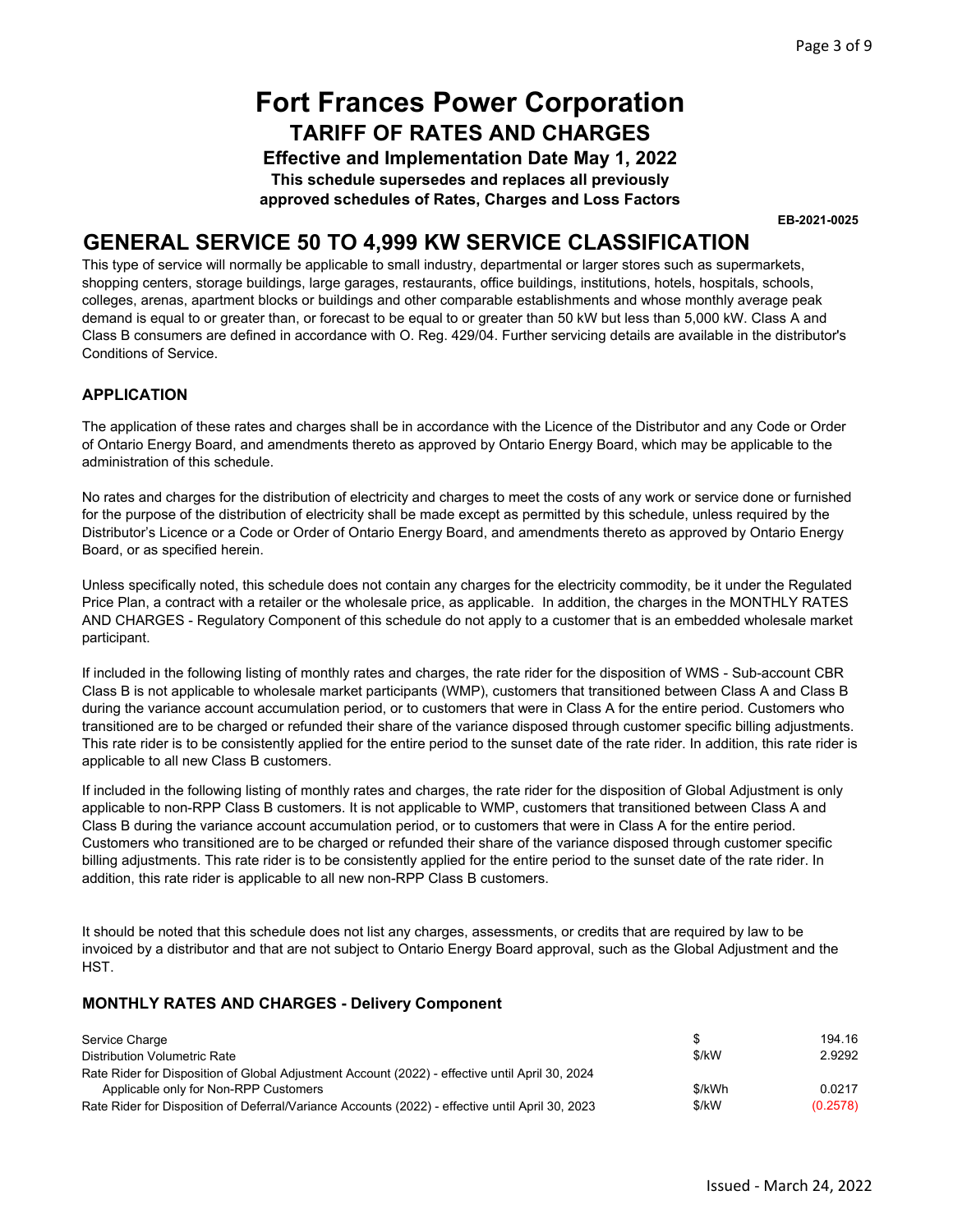0.0005 0.25

\$/kWh \$

## **Fort Frances Power Corporation TARIFF OF RATES AND CHARGES**

### **Effective and Implementation Date May 1, 2022**

### **This schedule supersedes and replaces all previously**

#### **approved schedules of Rates, Charges and Loss Factors**

|                                                                            |        | EB-2021-0025 |
|----------------------------------------------------------------------------|--------|--------------|
| Retail Transmission Rate - Network Service Rate                            | \$/kW  | 3.4365       |
| Retail Transmission Rate - Line and Transformation Connection Service Rate | \$/kW  | 0.6545       |
| <b>MONTHLY RATES AND CHARGES - Regulatory Component</b>                    |        |              |
| Wholesale Market Service Rate (WMS) - not including CBR                    | \$/kWh | 0.0030       |
| Capacity Based Recovery (CBR) - Applicable for Class B Customers           | \$/kWh | 0.0004       |

Rural or Remote Electricity Rate Protection Charge (RRRP) Standard Supply Service - Administrative Charge (if applicable)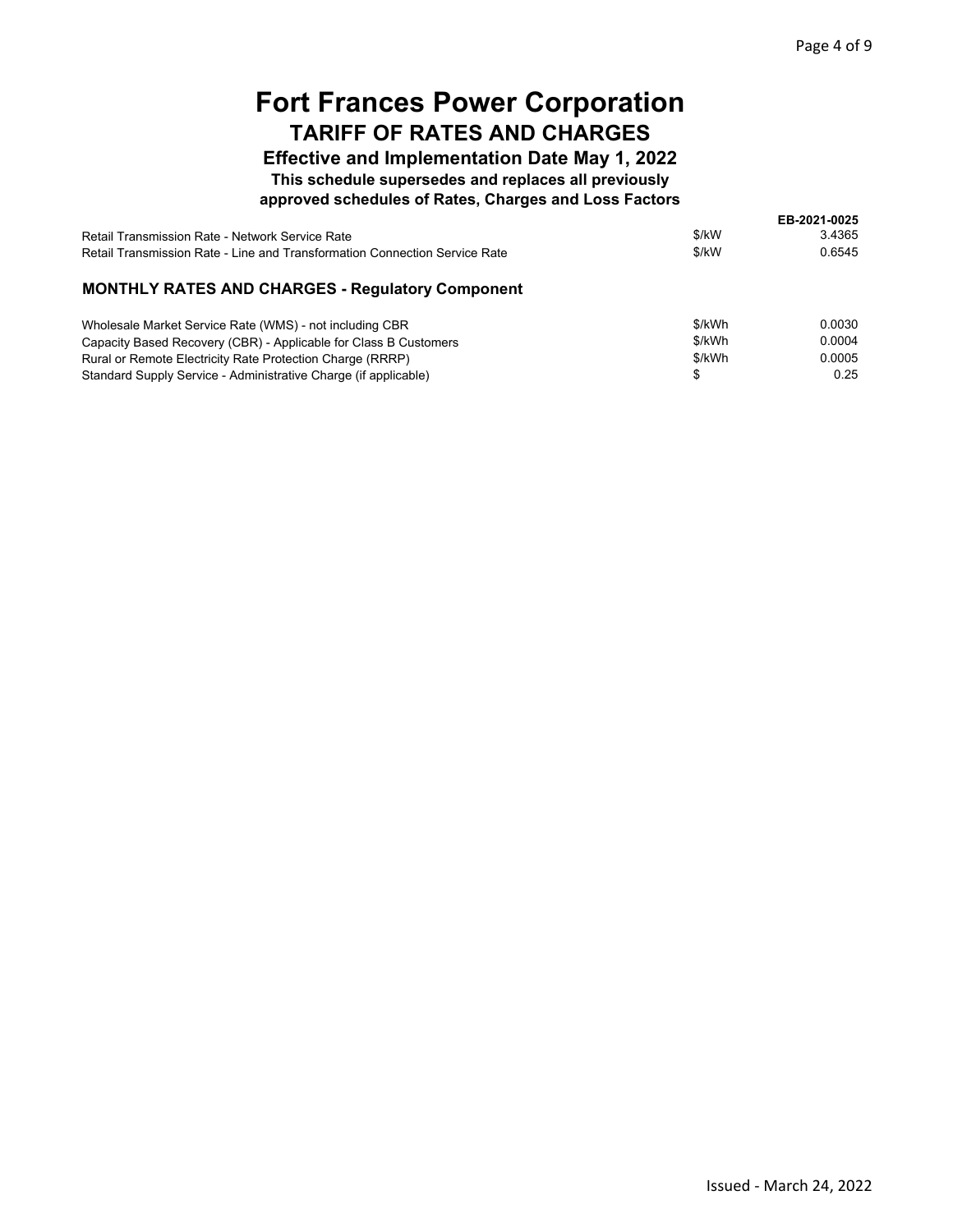**Effective and Implementation Date May 1, 2022** 

**This schedule supersedes and replaces all previously** 

**approved schedules of Rates, Charges and Loss Factors** 

**EB-2021-0025** 

### **UNMETERED SCATTERED LOAD SERVICE CLASSIFICATION**

This classification applies to an account taking electricity at 750 volts or less whose average monthly maximum demand is less than, or is forecast to be less than, 50 kW and the consumption is unmetered. Such connections include cable TV power packs, bus shelters, telephone booths, traffic lights, railway crossings, etc. The level of the consumption will be agreed to by the distributor and the customer, based on a detailed manufacturer information/documentation with regard to electrical consumption of the unmetered load or periodic monitoring of actual consumption. Class B consumers are defined in accordance with O. Reg. 429/04. Further servicing details are available in the distributor's Conditions of Service.

#### **APPLICATION**

The application of these rates and charges shall be in accordance with the Licence of the Distributor and any Code or Order of Ontario Energy Board, and amendments thereto as approved by Ontario Energy Board, which may be applicable to the administration of this schedule.

No rates and charges for the distribution of electricity and charges to meet the costs of any work or service done or furnished for the purpose of the distribution of electricity shall be made except as permitted by this schedule, unless required by the Distributor's Licence or a Code or Order of Ontario Energy Board, and amendments thereto as approved by Ontario Energy Board, or as specified herein.

Unless specifically noted, this schedule does not contain any charges for the electricity commodity, be it under the Regulated Price Plan, a contract with a retailer or the wholesale price, as applicable. In addition, the charges in the MONTHLY RATES AND CHARGES - Regulatory Component of this schedule do not apply to a customer that is an embedded wholesale market participant.

It should be noted that this schedule does not list any charges, assessments, or credits that are required by law to be invoiced by a distributor and that are not subject to Ontario Energy Board approval, such as the Global Adjustment and the HST.

#### **MONTHLY RATES AND CHARGES - Delivery Component**

| Service Charge (per customer)                                                                    |        | 42.99    |
|--------------------------------------------------------------------------------------------------|--------|----------|
| Distribution Volumetric Rate                                                                     | \$/kWh | 0.0099   |
| Rate Rider for Disposition of Deferral/Variance Accounts (2022) - effective until April 30, 2023 | \$/kWh | (0.0006) |
| Retail Transmission Rate - Network Service Rate                                                  | \$/kWh | 0.0083   |
| Retail Transmission Rate - Line and Transformation Connection Service Rate                       | \$/kWh | 0.0016   |
|                                                                                                  |        |          |

#### **MONTHLY RATES AND CHARGES - Regulatory Component**

| Wholesale Market Service Rate (WMS) - not including CBR          | \$/kWh | 0.0030 |
|------------------------------------------------------------------|--------|--------|
| Capacity Based Recovery (CBR) - Applicable for Class B Customers | \$/kWh | 0.0004 |
| Rural or Remote Electricity Rate Protection Charge (RRRP)        | \$/kWh | 0.0005 |
| Standard Supply Service - Administrative Charge (if applicable)  |        | 0.25   |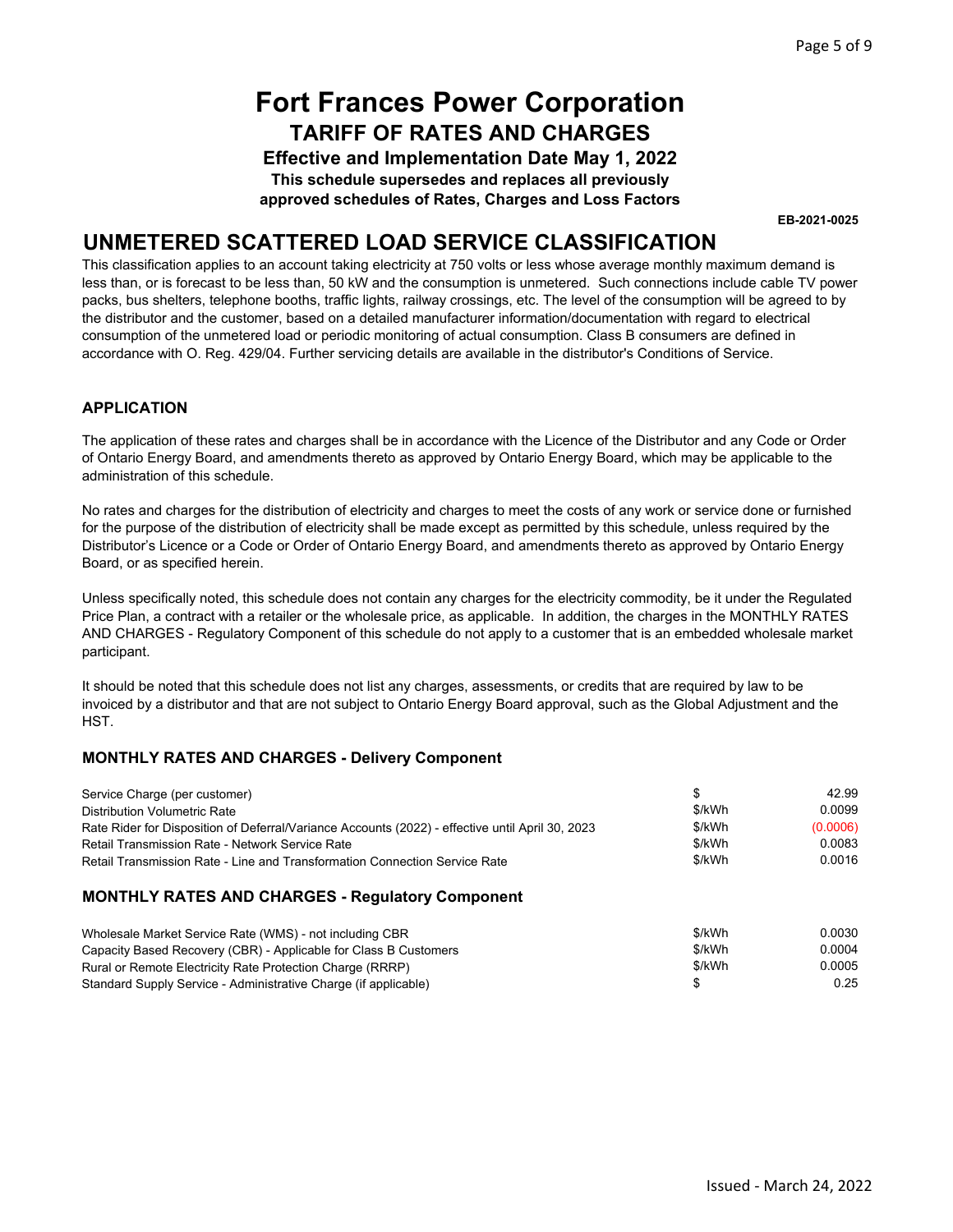**Effective and Implementation Date May 1, 2022** 

**This schedule supersedes and replaces all previously** 

**approved schedules of Rates, Charges and Loss Factors** 

**EB-2021-0025** 

## **STREET LIGHTING SERVICE CLASSIFICATION**

This classification refers to an account for roadway lighting with a Municipality within the service boundaries. The consumption for these customers is based on the calculated load time the established hours of use in the Ontario Energy Board's load shape template. Class B consumers are defined in accordance with O. Reg. 429/04. Further servicing details are available in the distributor's Conditions of Service.

#### **APPLICATION**

The application of these rates and charges shall be in accordance with the Licence of the Distributor and any Code or Order of Ontario Energy Board, and amendments thereto as approved by Ontario Energy Board, which may be applicable to the administration of this schedule.

No rates and charges for the distribution of electricity and charges to meet the costs of any work or service done or furnished for the purpose of the distribution of electricity shall be made except as permitted by this schedule, unless required by the Distributor's Licence or a Code or Order of Ontario Energy Board, and amendments thereto as approved by Ontario Energy Board, or as specified herein.

Unless specifically noted, this schedule does not contain any charges for the electricity commodity, be it under the Regulated Price Plan, a contract with a retailer or the wholesale price, as applicable. In addition, the charges in the MONTHLY RATE AND CHARGES - Regulatory Component of this schedule do not apply to a customer that is an embedded wholesale market participant.

It should be noted that this schedule does not list any charges, assessments, or credits that are required by law to be invoiced by a distributor and that are not subject to Ontario Energy Board approval, such as the Global Adjustment and the HST.

#### **MONTHLY RATES AND CHARGES - Delivery Component**

| Service Charge (per connection)                                                                  | \$     | 1.82     |  |
|--------------------------------------------------------------------------------------------------|--------|----------|--|
| Distribution Volumetric Rate                                                                     | \$/kW  | 4.6980   |  |
| Rate Rider for Disposition of Global Adjustment Account (2022) - effective until April 30, 2024  |        |          |  |
| Applicable only for Non-RPP Customers                                                            | \$/kWh | 0.0217   |  |
| Rate Rider for Disposition of Deferral/Variance Accounts (2022) - effective until April 30, 2023 | \$/kW  | (0.2322) |  |
| Rate Rider for Disposition of Lost Revenue Adjustment Mechanism Variance Account (LRAMVA)        |        |          |  |
| (2021) - effective until April 30, 2023                                                          | \$/kW  | 8.8603   |  |
| <b>Retail Transmission Rate - Network Service Rate</b>                                           | \$/kW  | 2.5917   |  |
| Retail Transmission Rate - Line and Transformation Connection Service Rate                       | \$/kW  | 0.5061   |  |

#### **MONTHLY RATES AND CHARGES - Regulatory Component**

| Wholesale Market Service Rate (WMS) - not including CBR          | \$/kWh | 0.0030 |
|------------------------------------------------------------------|--------|--------|
| Capacity Based Recovery (CBR) - Applicable for Class B Customers | \$/kWh | 0.0004 |
| Rural or Remote Electricity Rate Protection Charge (RRRP)        | \$/kWh | 0.0005 |
| Standard Supply Service - Administrative Charge (if applicable)  |        | 0.25   |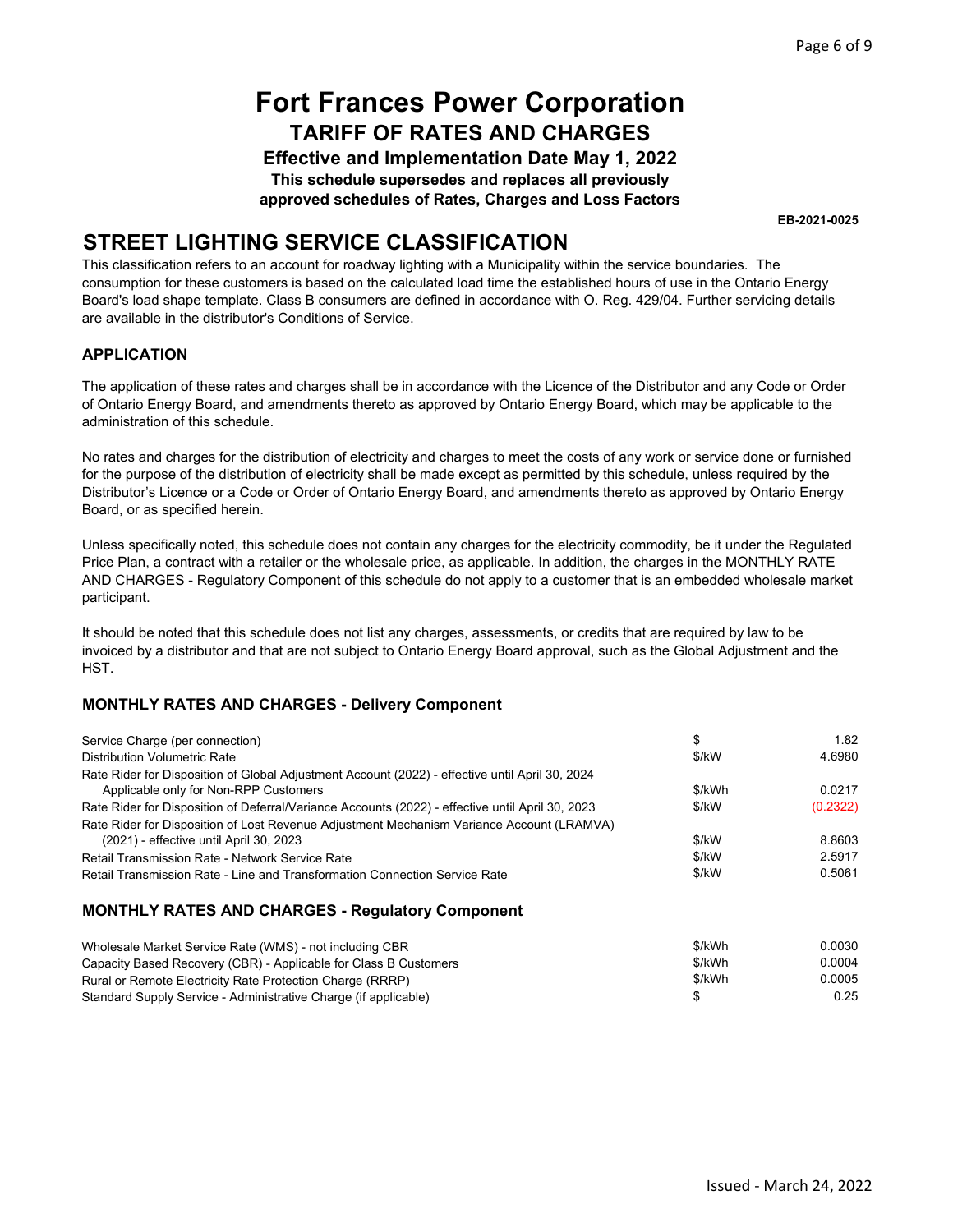**Effective and Implementation Date May 1, 2022** 

**This schedule supersedes and replaces all previously** 

**approved schedules of Rates, Charges and Loss Factors** 

**EB-2021-0025** 

### **microFIT SERVICE CLASSIFICATION**

This classification applies to an electricity generation facility contracted under the Independent Electricity System Operator's microFIT program and connected to the distributor's distribution system. Further servicing details are available in the distributor's Conditions of Service.

#### **APPLICATION**

The application of these rates and charges shall be in accordance with the Licence of the Distributor and any Code or Order of Ontario Energy Board, and amendments thereto as approved by Ontario Energy Board, which may be applicable to the administration of this schedule.

No rates and charges for the distribution of electricity and charges to meet the costs of any work or service done or furnished for the purpose of the distribution of electricity shall be made except as permitted by this schedule, unless required by the Distributor's Licence or a Code or Order of Ontario Energy Board, and amendments thereto as approved by Ontario Energy Board, or as specified herein.

Unless specifically noted, this schedule does not contain any charges for the electricity commodity, be it under the Regulated Price Plan, a contract with a retailer or the wholesale price, as applicable.

It should be noted that this schedule does not list any charges, assessments, or credits that are required by law to be invoiced by a distributor and that are not subject to Ontario Energy Board approval, such as the Global Adjustment and the HST.

#### **MONTHLY RATES AND CHARGES - Delivery Component**

Service Charge  $\sim$  4.55  $\sim$  4.55  $\sim$  4.55  $\sim$  4.55  $\sim$  4.55  $\sim$  4.55  $\sim$  4.55  $\sim$  4.55  $\sim$  4.55  $\sim$  4.55  $\sim$  4.55  $\sim$  4.55  $\sim$  4.55  $\sim$  4.55  $\sim$  4.55  $\sim$  4.55  $\sim$  4.55  $\sim$  4.55  $\sim$  4.55  $\sim$  4.55  $\sim$  4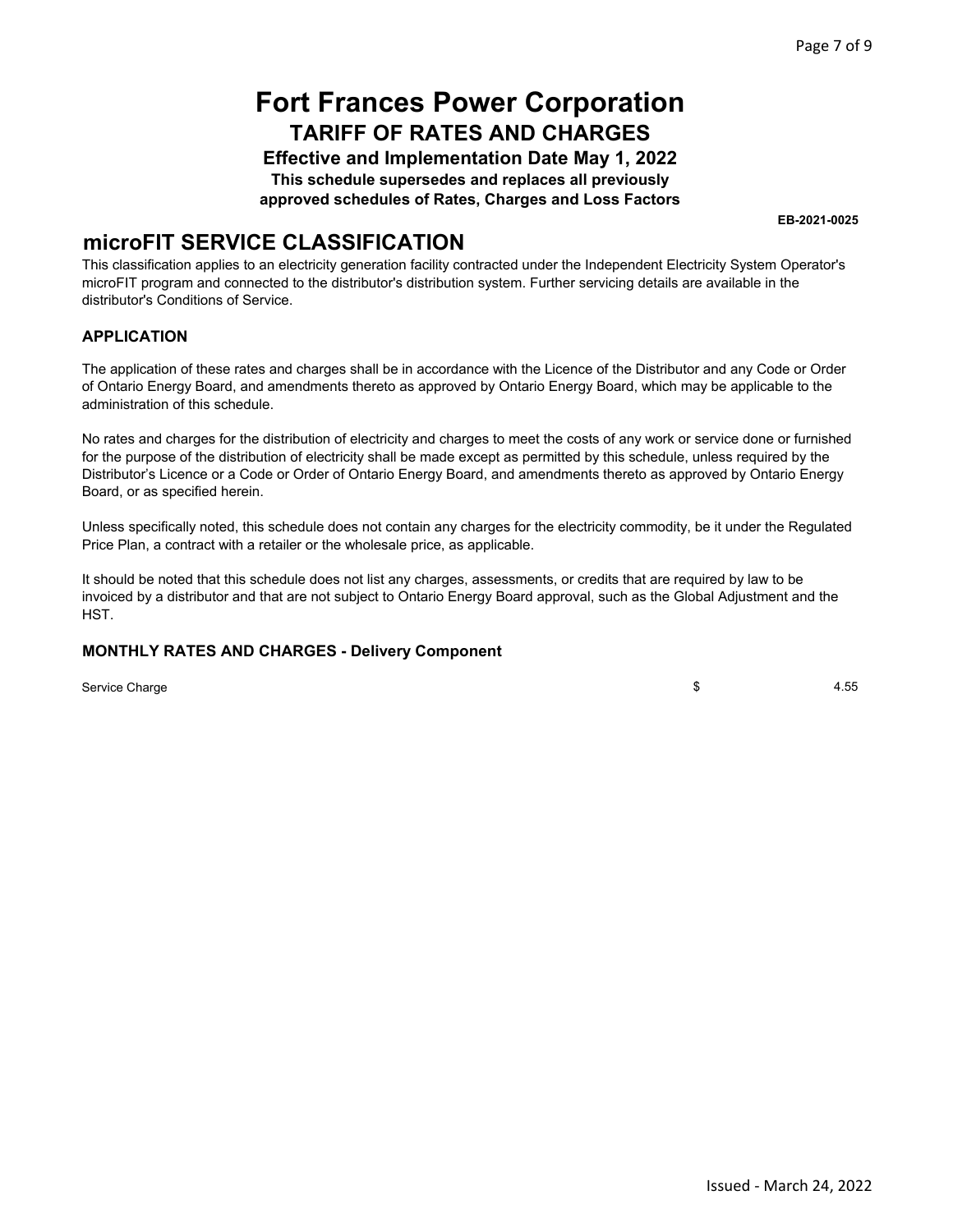**EB-2021-0025** 

## **Fort Frances Power Corporation TARIFF OF RATES AND CHARGES**

**Effective and Implementation Date May 1, 2022** 

**This schedule supersedes and replaces all previously** 

**approved schedules of Rates, Charges and Loss Factors** 

### **ALLOWANCES**

| ___________                                                                             |       |        |
|-----------------------------------------------------------------------------------------|-------|--------|
| Transformer Allowance for Ownership - per kW of billing demand/month                    | \$/kW | (0.60) |
| Primary Metering Allowance for Transformer Losses - applied to measured demand & energy | %     | (1.00) |

### **SPECIFIC SERVICE CHARGES**

The application of these rates and charges shall be in accordance with the Licence of the Distributor and any Code or Order of Ontario Energy Board, and amendments thereto as approved by Ontario Energy Board, which may be applicable to the administration of this schedule.

No charges to meet the costs of any work or service done or furnished for the purpose of the distribution of electricity shall be made except as permitted by this schedule, unless required by the Distributor's Licence or a Code or Order of Ontario Energy Board, and amendments thereto as approved by Ontario Energy Board, or as specified herein.

It should be noted that this schedule does not list any charges, assessments, or credits that are required by law to be invoiced by a distributor and that are not subject to Ontario Energy Board approval, such as the Global Adjustment and the HST.

#### **Customer Administration**

|              | Arrears certificate                                                                       | \$ | 15.00  |
|--------------|-------------------------------------------------------------------------------------------|----|--------|
|              | Statement of account                                                                      | \$ | 15.00  |
|              | Duplicate invoices for previous billing                                                   | \$ | 15.00  |
|              | Request for other billing information                                                     | \$ | 15.00  |
|              | Easement letter                                                                           | \$ | 15.00  |
|              | Income tax letter                                                                         | \$ | 15.00  |
|              | Legal letter charge                                                                       | \$ | 15.00  |
|              | Account history                                                                           | \$ | 15.00  |
|              | Credit reference/credit check (plus credit agency costs)                                  | \$ | 25.00  |
|              | Returned cheque (plus bank charges)                                                       | \$ | 25.00  |
|              | Account set up charge/change of occupancy charge (plus credit agency costs if applicable) | \$ | 30.00  |
|              | Special meter reads                                                                       | \$ | 30.00  |
|              | Meter dispute charge plus Measurement Canada fees (if meter found correct)                | \$ | 30.00  |
|              | <b>Non-Payment of Account</b>                                                             |    |        |
|              | Late payment - per month                                                                  |    |        |
|              | (effective annual rate 19.56% per annum or 0.04896% compounded daily rate)                | %  | 1.50   |
|              | Reconnection at meter - during regular hours                                              | \$ | 65.00  |
|              | Reconnection at meter - after regular hours                                               | \$ | 185.00 |
|              | Reconnection at pole - during regular hours                                               | \$ | 185.00 |
|              | Reconnection at pole - after regular hours                                                | \$ | 415.00 |
| <b>Other</b> |                                                                                           |    |        |
|              | Service call - customer owned equipment                                                   | \$ | 65.00  |
|              | Service call - after regular hours                                                        | \$ | 165.00 |
|              | Specific charge for access to the power poles - \$/pole/year                              |    |        |
|              | (with the exception of wireless attachments)                                              | \$ | 34.76  |
|              |                                                                                           |    |        |